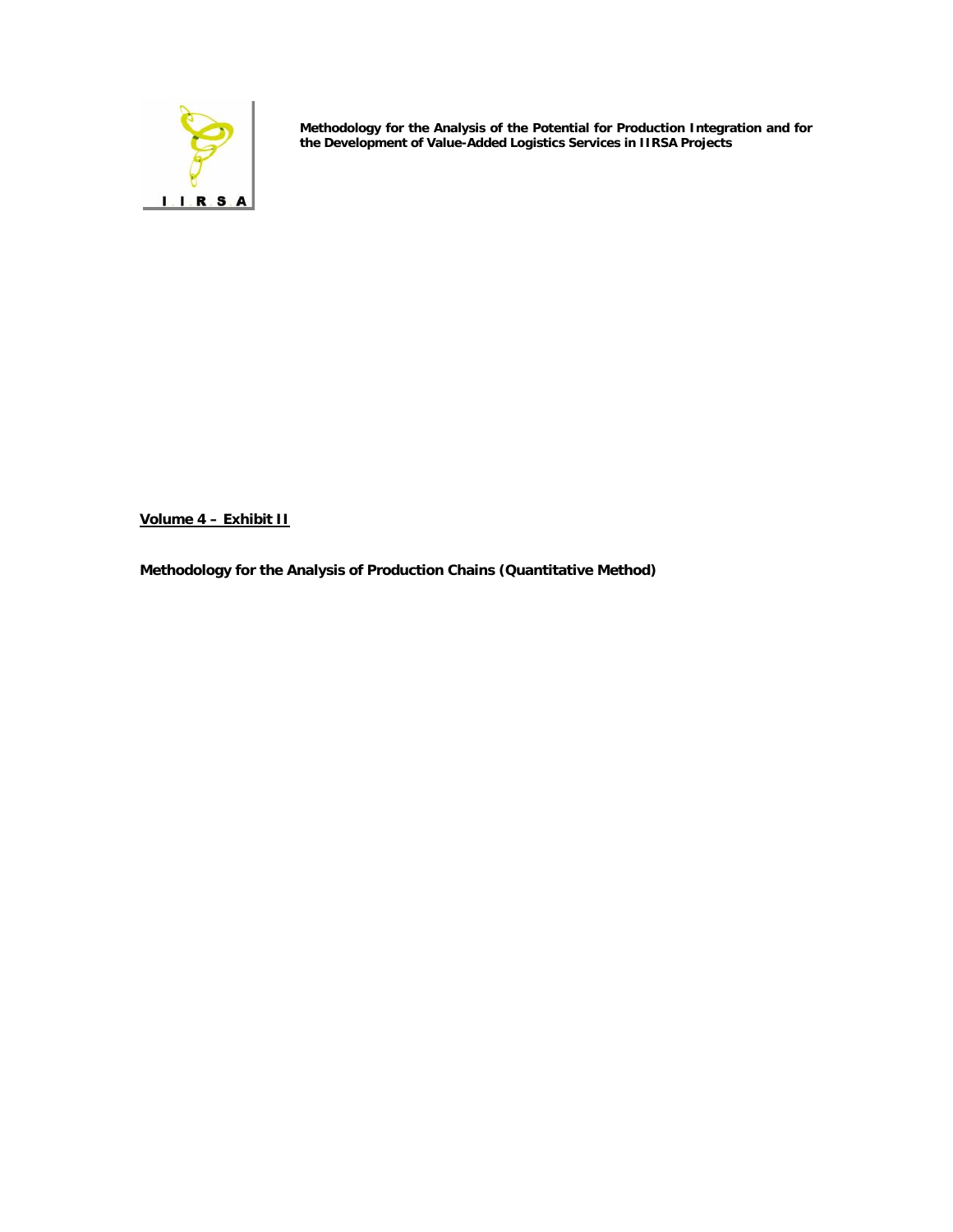# **CONTENT**

#### **Production Chain Analysis Methodology (Quantitative Method)**

The concept of "production chain" entails the value added in the process of transforming raw materials and local products into semi-manufactured or manufactured products, giving special attention to the linkage of goods and services involved.

Based on the selection of the most important chains in the regional environment of the project group, the production chain analysis methodology is intended to describe the production chain structure, linking raw material production, processing and manufacturing with consumer centers or ports for end products. This methodology will underscore connection links, i.e. logistics and transportation, which are closely related to each other and depend heavily on economic infrastructure.

#### **Objectives of the Production Chain Analysis Methodology**

- Evaluate the competitiveness of production chains relevant to the territory of project groups;
- Assess the potential for increasing the Hubs' added value;
- Facilitate the identification of the most important linkages in the production structure on the basis of project groups;
- Test the benefits of production integration in relevant or potentially relevant products after projects are implemented;
- Identify the products representing the GDP best and the GDP within the project area;
- Identify the chains and components linking the entire production structure in the area of the project group;
- Find the linking element between physical infrastructure (transport, telecommunications and energy) and added value;
- Be deeply knowledgeable of the reality of the territory concerned in order to evaluate how relevant a project (works and infrastructure) is for local development.
- Identify production chains and how they are integrated in the territory of the project group;
- Prove how infrastructure can contribute to adding value;
- Identify associated chains that can provide financial support to investments in the project group.

#### **Special Variables to Be Observed**

- Potential for reducing transport costs;
- Potential for input cost savings;
- Potential for increased profitability of chains;
- Potential for attracting production-related investments;
- Potential for reducing processing/industrialization costs;
- Potential for attracting new projects with a view to providing better infrastructure services of all types;
- Identification of complementary projects.

The chain analysis methodology is suitable to meet the following purposes: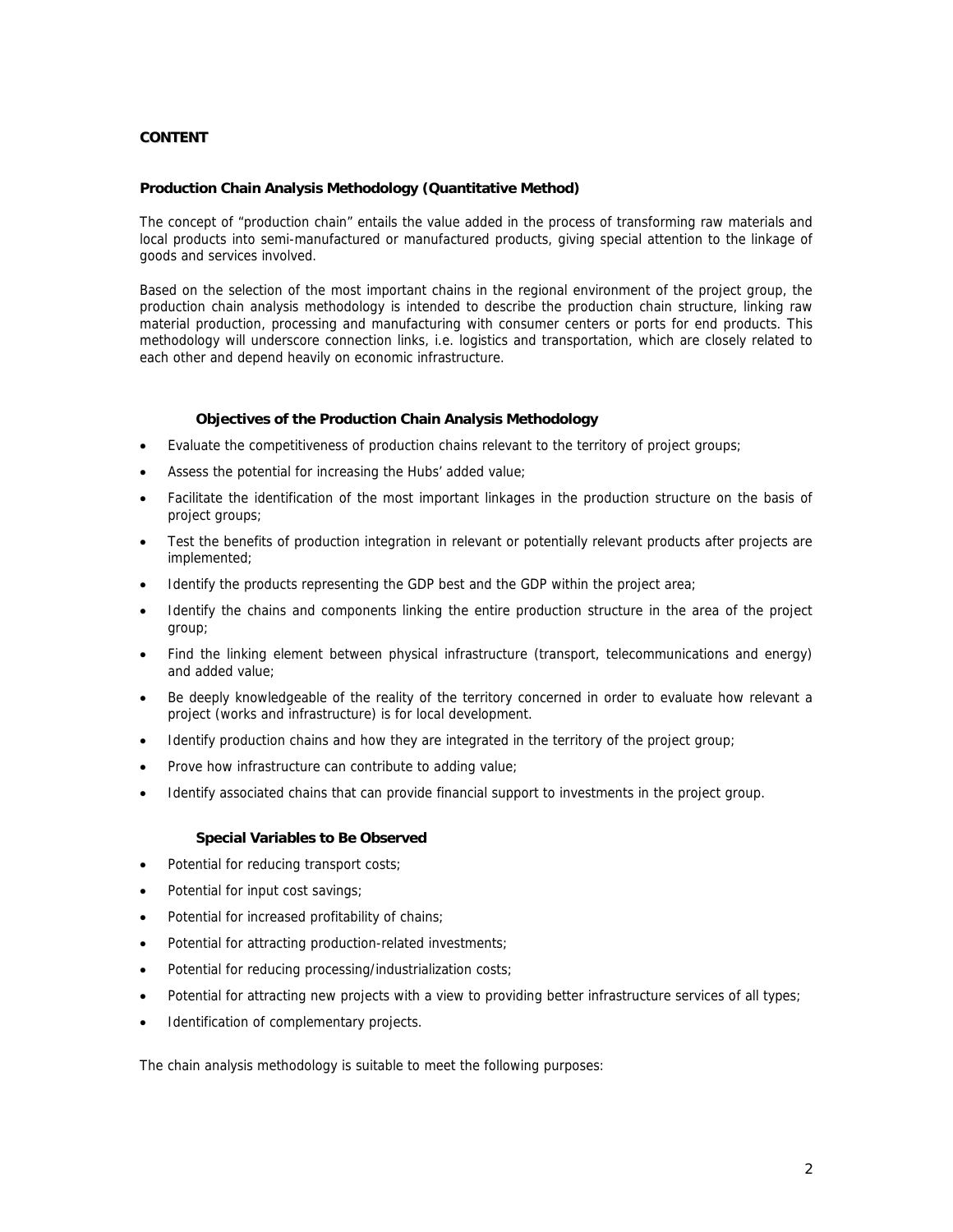- **Measure objectively the impact caused by the group's project on the group's major value chains in the region concerned with the projects and offer an approach to private costs;**
- **Identify the profitability of each link of the chain as well as of the entire chain before and after infrastructure investments are made;**
- **Assess the impact of infrastructure and logistics on the value added of the chains and on cost savings after infrastructure investments are made;**
- **Evaluate the improvements made in terms of competitiveness of the chain after infrastructure investments are made;**
- **Provide a (quantitative) measure of competitiveness gains (financial efficiency) in the chain, with and without infrastructure works;**

**Make it possible to identify efficient chains with infrastructure and logistic deficiencies;** 

## **Major Tools**

The main tools of this approach are the accounting matrixes built for each selected chain, based on private costs and the value added by the different links that make up the chain structure, as detailed further below.

#### **Methodology Requirements**

In order to implement this chain analysis methodology, the following pre-requisites must be met by the products from selected chains:

- They must be homogeneous products, listed in the Commodities Exchange or other transparent sources of market price information;
- They must be export or import raw materials and products (traded via foreign trade), with value added as a result of an industrialization process within the chain.
- They must make intensive use of infrastructure, and should be manufactured in considerable volume.

Primary data to be collected at interviews held with qualified players (chain participants) are:

**Production costs, benefit costs, including establishments, scales and the most representative technologies in each chain;** 

**Domestic prices (producer and wholesale), border prices (FOB) for raw materials, products and byproducts selected from the chain;** 

**Port fees (expenses, taxes);** 

**Taxes having a bearing upon each link;** 

**Transportation at all chain stages (average kilometers traveled, number of hours traveled);** 

# **Assumptions to be Proved with this Methodology**

Based on chain descriptions, information gathered on chains and in-situ visits to chain locations, the following assumptions can be derived and tested with this methodology, namely:

**Infrastructure policies have a significant impact on costs and profitability of production chains;** 

**Infrastructure requires the implementation of projects that should complement project groups;**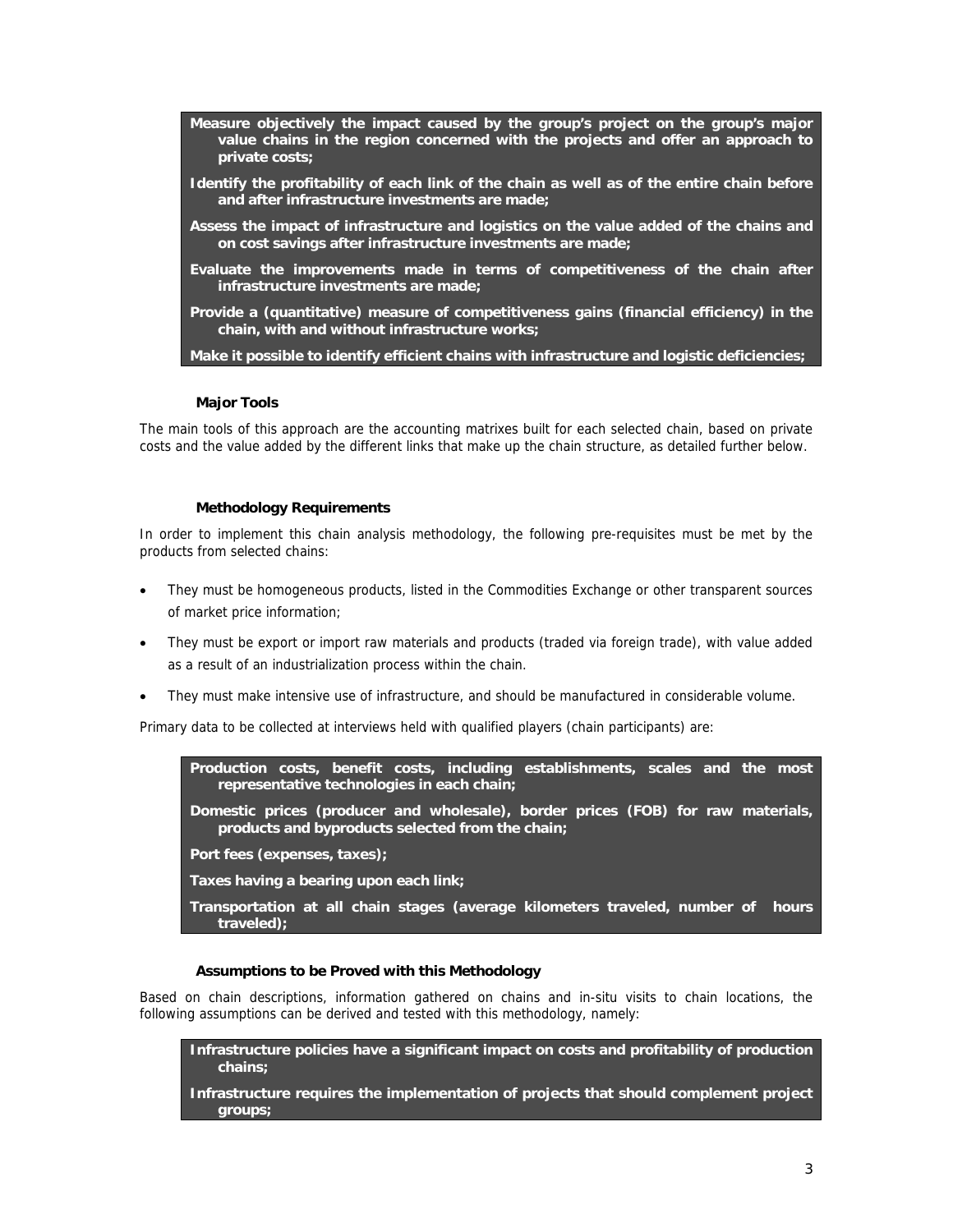**The lower the profitability margin, the more infrastructure investment projects are needed;** 

**Infrastructure enables road, port and other structures to become integrated to the economic structure.** 

The main assumption states that the project group implementation will improve the profitability of the chain vis-à-vis its past situation and that it is possible to evaluate such impacts from the data collected in situ through qualified informants who have a role to play in the different links of relevant production chains not only carriers— and who may also make reference to other important impacts of the investments to be made in the project group.

#### **Guidelines for Methodology Application**

This section describes how the methodology works: a) the main stages to be followed; b) the information to be collected; c) the organization of such information and d) the time required for its implementation. The studies available in IIRSA and other participating institutions' databases, particularly the Groups and Hubs' Profiles, must be taken as a starting point.

The main stages to be followed are described below:

#### **Stage 1: Identify the marketing channels and routes to be used**

At this stage, consultants must apply the criteria previously defined by the group in order to select three chains within each project group. The absence of such criteria —e.g. the non-representativity of the production activity in the territory defined by the project group, the need to use logistic infrastructure for this activity and the unavailability of reliable microeconomic data— is one of the risks of an incorrect methodology application.

In addition to selecting the chain, multimodal transport and logistic maps must also be defined. Furthermore, it is necessary to decide on the road transport systems, works of art, projects within project groups, among others. Maps indicating the exit channel from export, processing and industrialization locations to export ports must be included as well.

#### **Stage 2: Map out the exit routes from marketing, processing and industrialization locations to wholesale markets (domestic markets) and (export) ports.**

This stage consists in combining the chain identification stage with the spatial and geographic approach facilitated by maps.

First, the price-making centers for each product (CFP-PN) must be identified at the wholesale level. In these centers there must be a national versus imported product competition market (CFP-PI), in which the national product must be competitive vis-à-vis the imported one. In the case of export products, the ports of shipment must be identified. Maps will indicate price-making centers as well as the route to be followed by the product from its production area in order to get information on region and freight-related costs, which are important factors when production chains are studied. Maps must also indicate the physical and financial flows of the chains.

Once the price-making centers are identified, the route followed by the product from its basic production areas to its price-making (wholesale or export) markets can be mapped out.

Between these two extreme points, the route will mark the following locations:

- a. Production Centers: the regions of origin of the product;
- b. Production Concentration Areas or Centers: where the basic production is gathered;
- c. Industrialization Centers: where the products are processed/industrialized;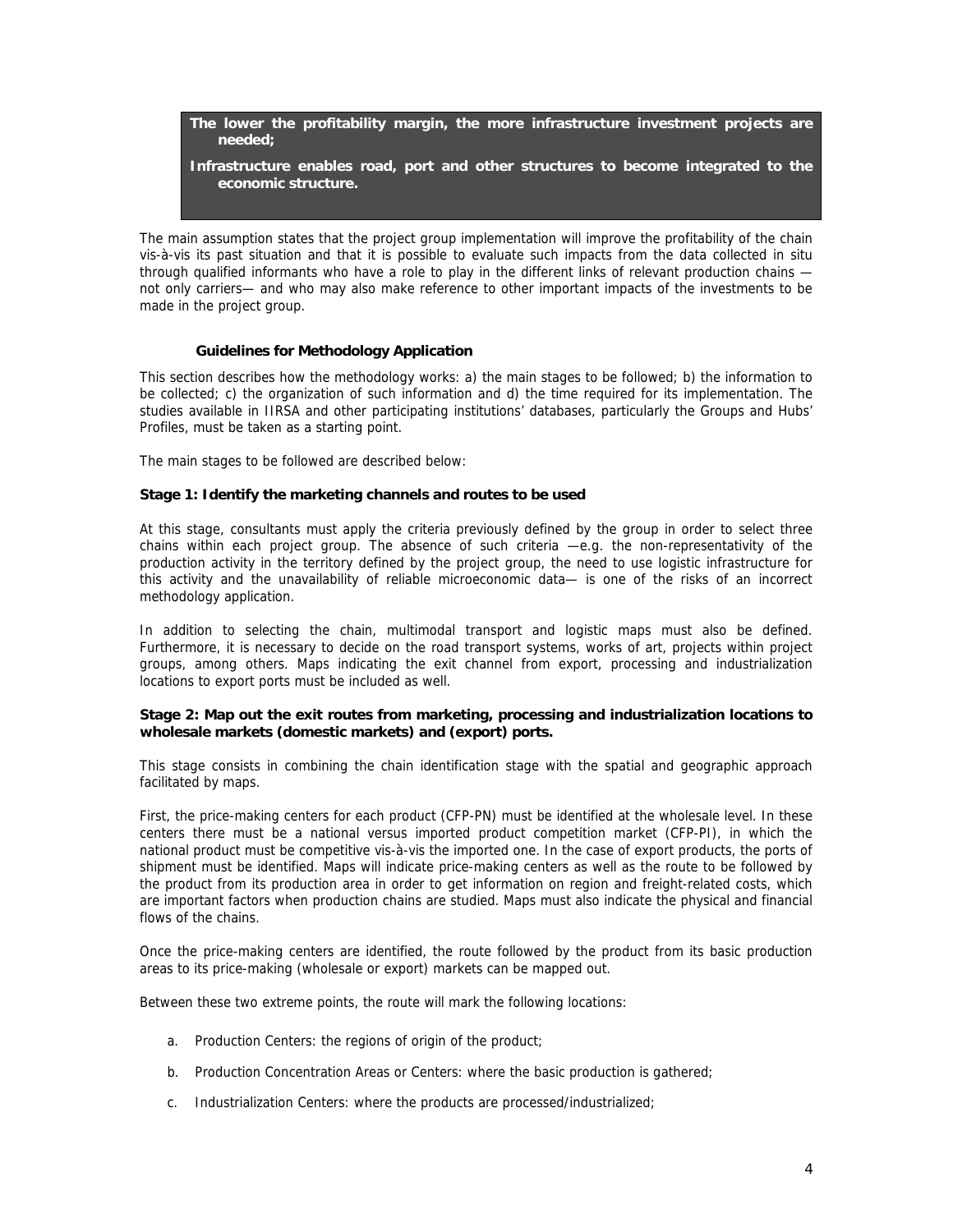- d. Storage Centers: where products are stored;
- e. Main Price-Marking Centers, at the wholesale level (CFP-PN);
- f. National versus Imported Product Competition Market (CFP-PI);
- g. Ports of Shipment of exported goods;

Second, the main production costs have to be identified, for which purpose accounting matrixes will be constructed (income and expenses):

**Primary production of major raw materials; First transportation from the production area to the first industrial processing facility; First-stage industrial processing; Second-stage industrial processing; Second transportation to ports; Other relevant chain links; Port fees** 

#### **Stage 3: Choose an establishment representing the chain in order to analyze the technology and cost structure of the chain**

At this stage and in accordance with the chain features, it is necessary to measure the costs incurred in and the income derived from each link. To this end, a representative establishment must be selected, representing the costs of a typical producer/manufacturer of the chain. The selection of such establishment will depend on the technology most frequently used by producers in the region of origin, which largely determines how profitable the chain is.

The second step consists in building the cost/income structure, for which purpose private expenses and income forms will be designed and completed with current prices. This structure will follow the path defined by the product and costs will be assigned, depending on the link concerned, to the appropriate item: production, transport, processing, storage or distribution.

FOB decomposition will be one of the forms to be designed, since it shows the costs incurred in each transportation stage until the product is exported —i.e. from the producer's establishment to the storage location, from there to the processing center; then to the place where the industrialization process takes place and from there to the export ports.

#### **Stage 4: Apply accounting matrixes to measure the private profitability of the chain**

- a. Work on basic private costs and income forms, at current prices;
- b. Use an establishment representative of the production area and all its links;
- c. Get information on the production costs of (primary, industrial, transport, processing) representative establishments;
- d. Collect information on current freights and, particularly, on operators who will use the roads that will be substantially improved: freight users can inform about time savings;
- e. Design cost forms for each link in the whole chain, highlighting the items related with the project;
- f. Use FOB value decomposition, parity price, etc. from market sources.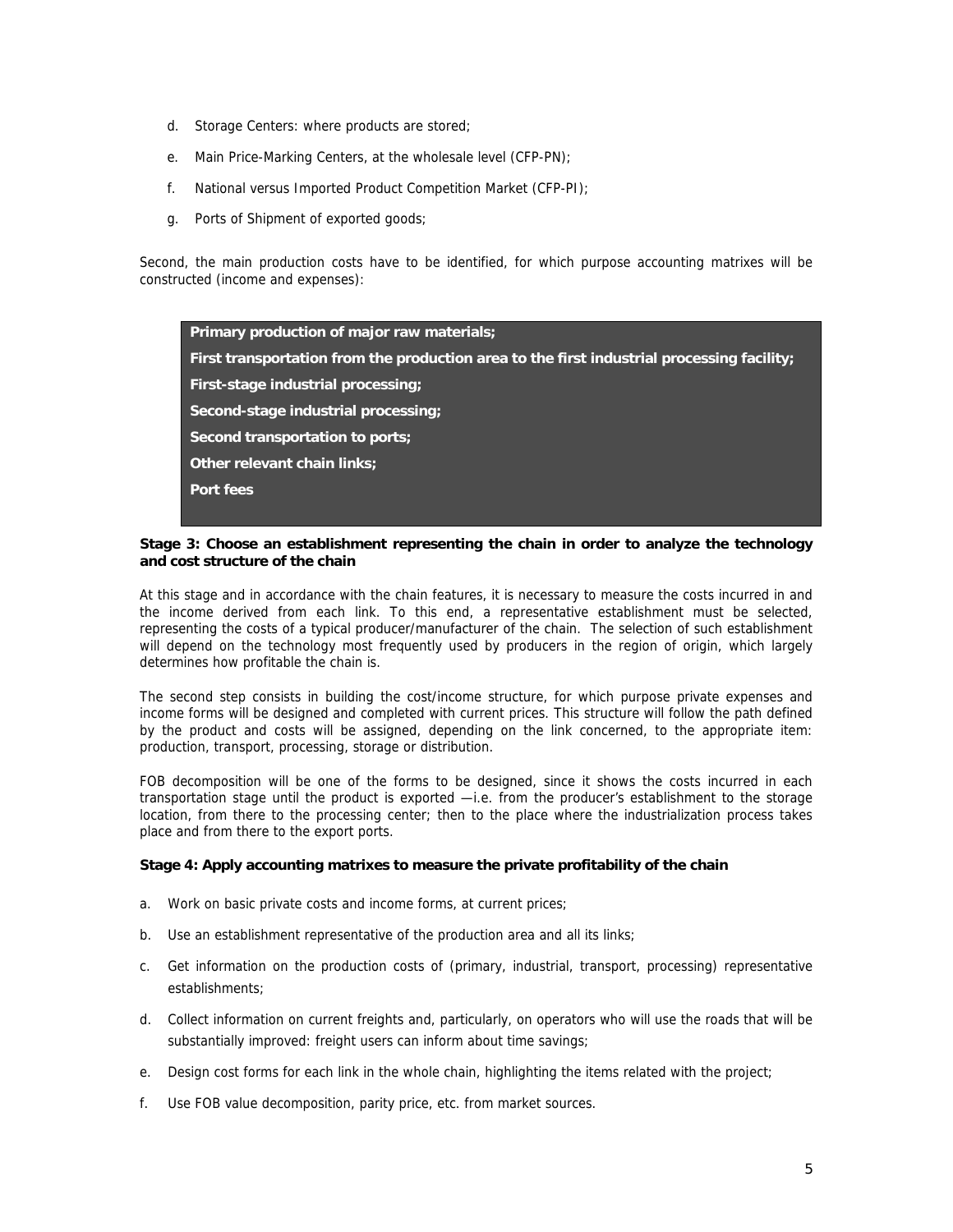## **Stage 5: Matrix calculations**

- a. Once the accounting matrixes for this task are ready, their results will be of a quantitative nature. We will measure relative profitability on the basis of FOB values;
- b. All the forms will make up an articulated model;
- c. An accounting balance of costs and income will be made for each one of the links involved;
- d. The balance of any one link will take into account the profitability of its previous links;
- e. The profitability of any one link and of the entire chain will be calculated at market prices, carefully linking the profitability of one link with that of the following link.

The current price matrix method estimates the private profitability of a chain both before and after infrastructure works are completed (i.e. with two different cost structures).

The matrix breaks down the costs of each chain link into domestic factor costs (labor, land and capital) and tradable inputs (intermediate inputs).

The task of entering data in the analysis matrix should include the total income of each link, at observable prices, as well as its expenses, at mean historical prices (modal prices or moving average).

Such expenses can be divided into fixed and depreciation costs, used labor costs, intermediate input expenses, capital yield, financial costs and all other income.

#### **Advantages of the Chain Analysis Approach**

- **It is a simple primary data collection method: applied to representative (production, industry, transport) establishments;**
- **It requires few data, most of them of an accounting nature, unlike other methodologies;**
- **It derives from price-making market parameters;**
- **It identifies real-world routes and marketing channels (within the territory of project groups);**
- **It works on long-term or mean historical prices;**

#### **Disadvantages of the Chain Analysis Approach**

**It is hardly adaptable to more complex chains having highly diversified end products;** 

- **It evaluates the impact of project groups on one chain at a time;**
- **It does not take into account significant complementary aspects, such as the role of each player, institutional factors, and chain governance, all of them instrumental in assessing the dynamics of the chain and its potential for reacting promptly to changes; nor does it evaluate opportunities resulting from the implementation of project groups;**
- **It evaluates private costs and profits, rather than economic costs; in other words, in the calculation of quantitative indicators it takes public policies, regulations and current changes for granted.**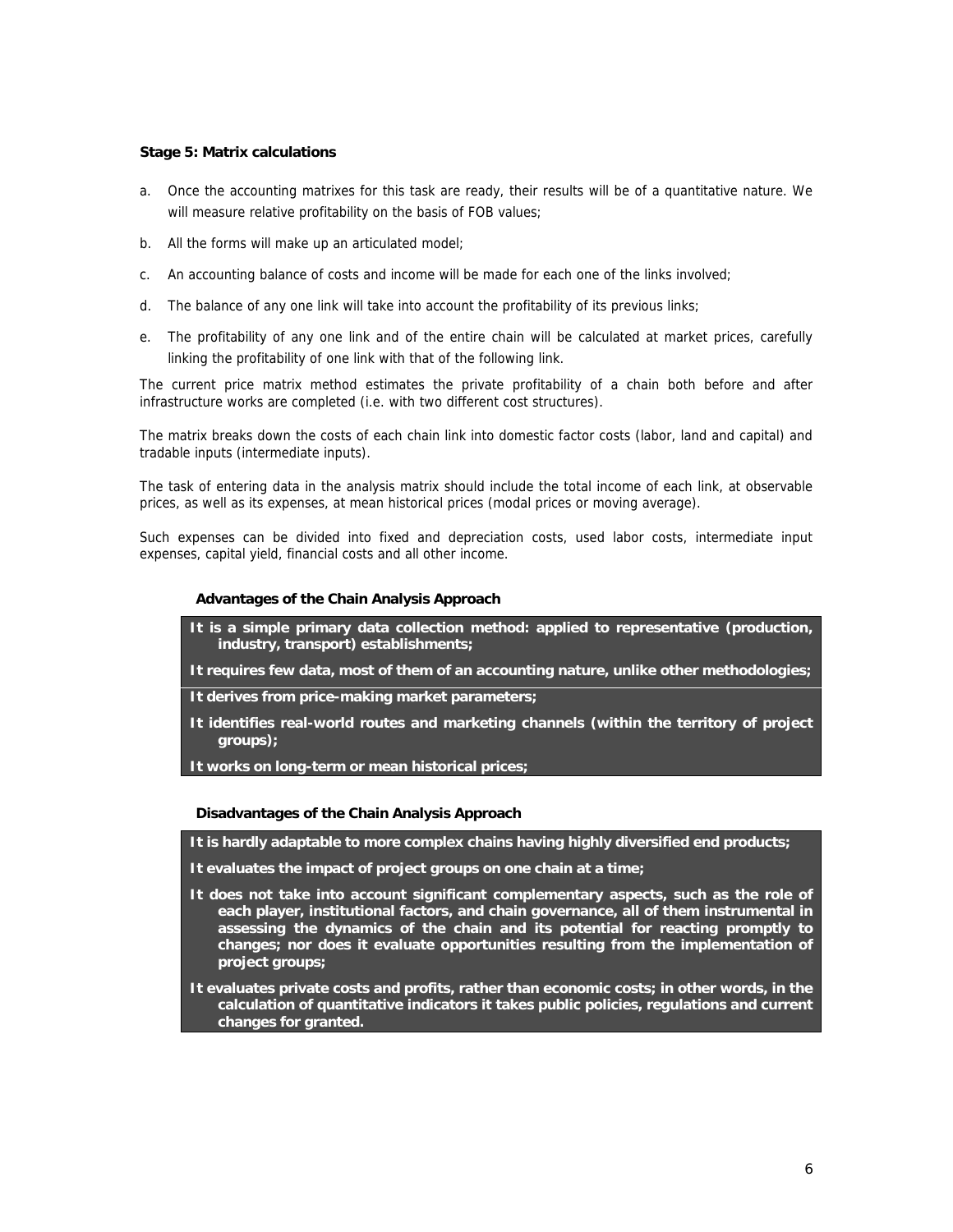# **Methodology Application**

The application of the Methodology begins by identifying and locating the following elements in the area of influence of the relevant project group:

**Brief report on the basic studies on IIRSA's Hubs and Project Groups; Existing studies and surveys on the region; Price-making centers in international markets; Domestic price-making centers, ports or wholesale markets; Production concentration areas or centers; Industrialization and processing centers; Road and logistics systems; (Wholesale) consumption centers and exporting ports where products are sold; Export routes and quantification of flows.** 

## **Structure of Accounting Matrixes and Chain Assembly**

To design accounting matrixes it is necessary to identify and single out key inputs affected by cost reductions resulting from the execution of projects within the group.

The data collected are used to build the pre- and post-investment accounting matrix, which is structured as illustrated in Figure 1.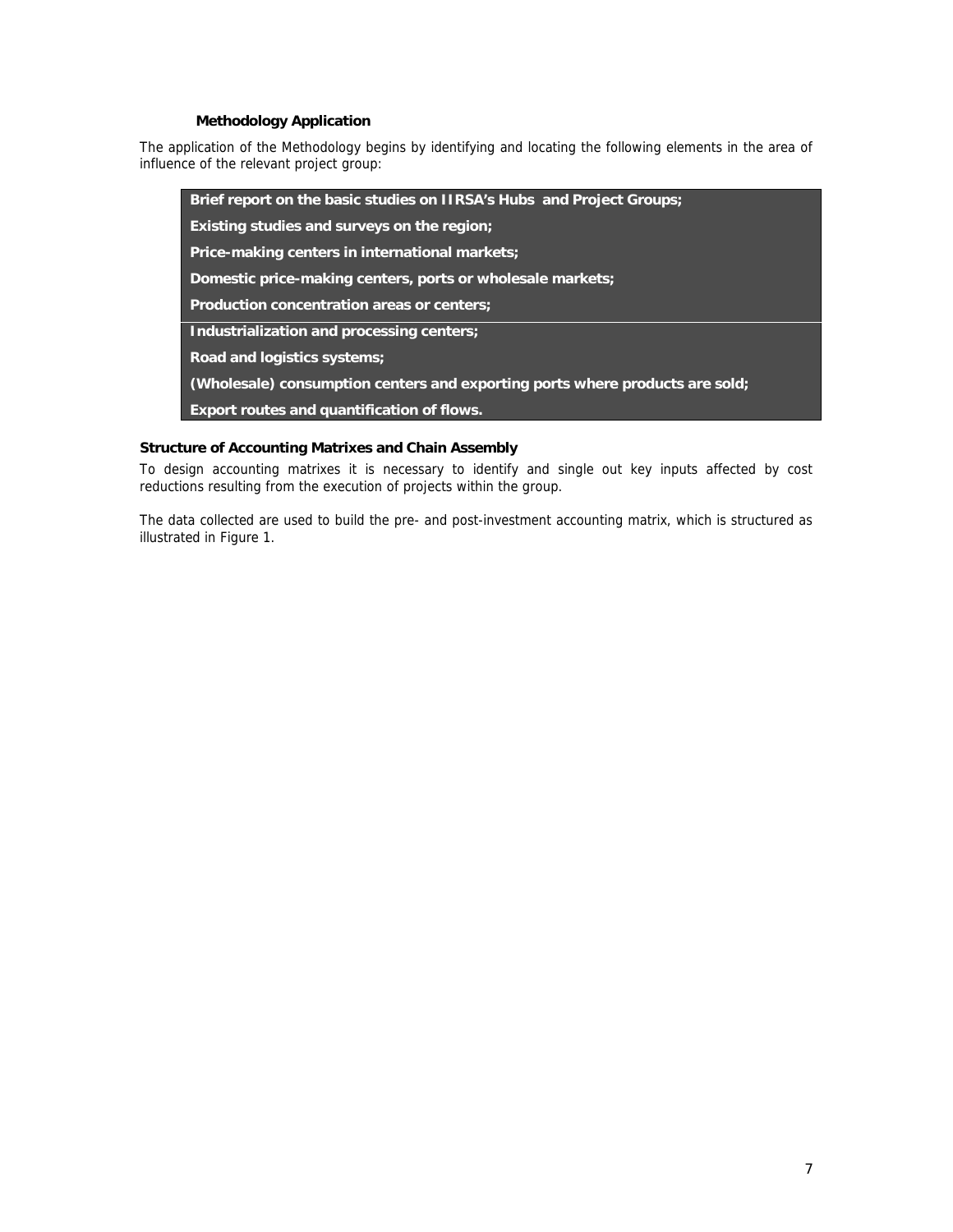#### **Figure 1: Chain Accounting Matrix - Before and After Infrastructure Works**

COSTS, PRICES AND INCOME **BEFORE** 

COSTS, PRICES AND INCOME **AFTER** 

# **PRODUCTION LINK**

Fixed Costs Factor Costs: L, L, C Input Costs [Total Private Costs: F and I](#page-13-0)  Total Private Income Private Gains

Fixed Costs Factor Costs: L, L, C Input Costs Total Private Costs: F and I Total Private Income Private Gains

# **TRANSPORTATION LINK**

Fixed Costs Factor Costs Input Costs Total Private Costs Rates Total Private Gains Fixed Costs Factor Costs Input Costs Total Private Costs Rates Total Private Gains

# **INDUSTRY LINK**

Fixed Costs Factor Costs Input Costs Total Private Income Private Gains

Fixed Costs Factor Costs Input Costs Total Private Income Private Gains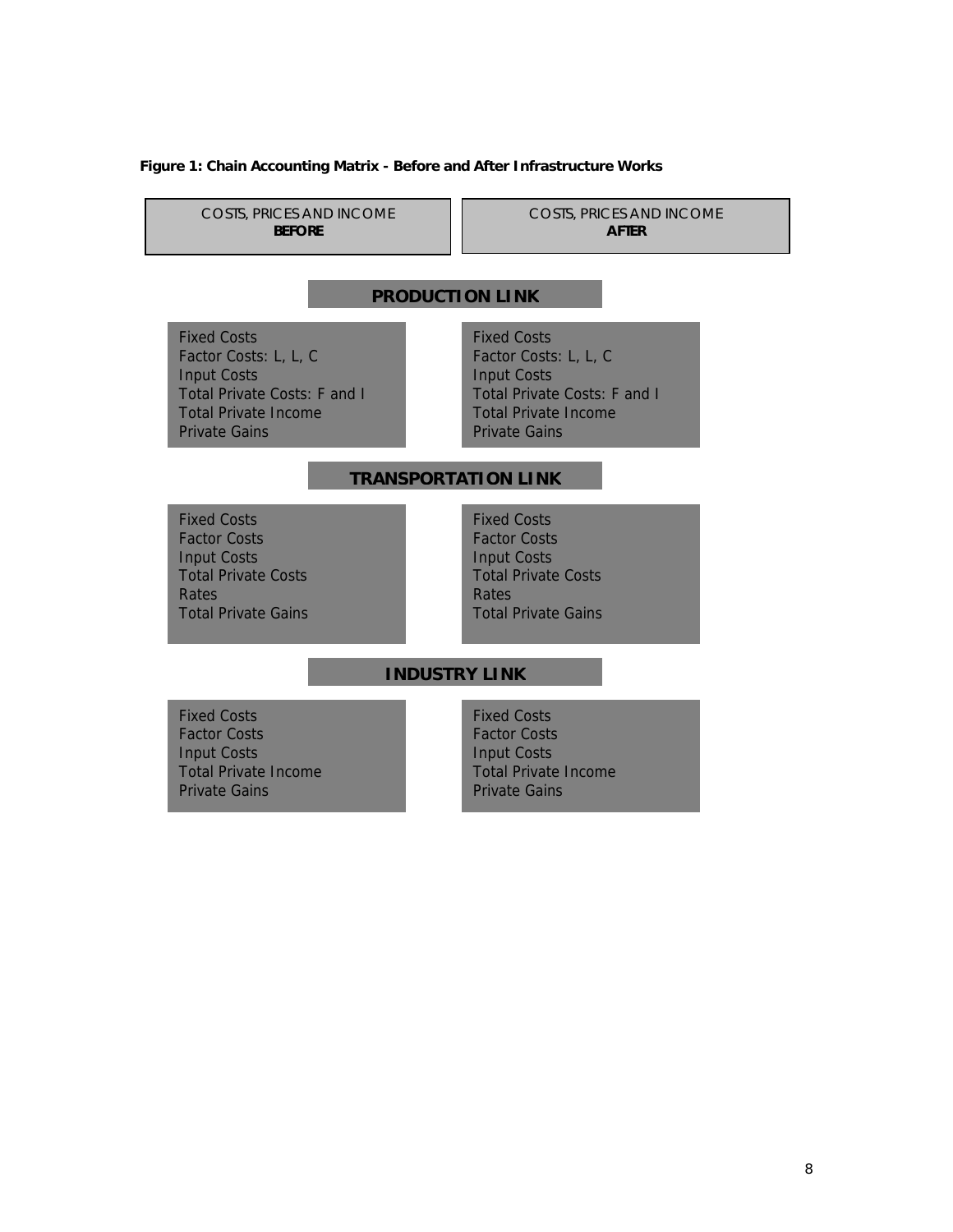#### **Results**

Investments in project groups are expected to substantially reduce private transportation, input and port costs as well as to increase competitiveness and added value of chains.

The identification of complementary investments and any other opportunity to attract more investment is intended to add greater value to chains and increase local clusters' maturity.

The results obtained may give way to recommendations on what changes should be introduced in the public policies in force.

The application of the methodology will result in the following:

- **It may give way to recommendations on the project and on other infrastructure works that may enhance the impact and maximize the efficiency of the project groups already included;**
- **Conclusions may be drawn that may be indicative of the potential impact of the project group beyond its territory, in a place larger than the Integration and Development Hub**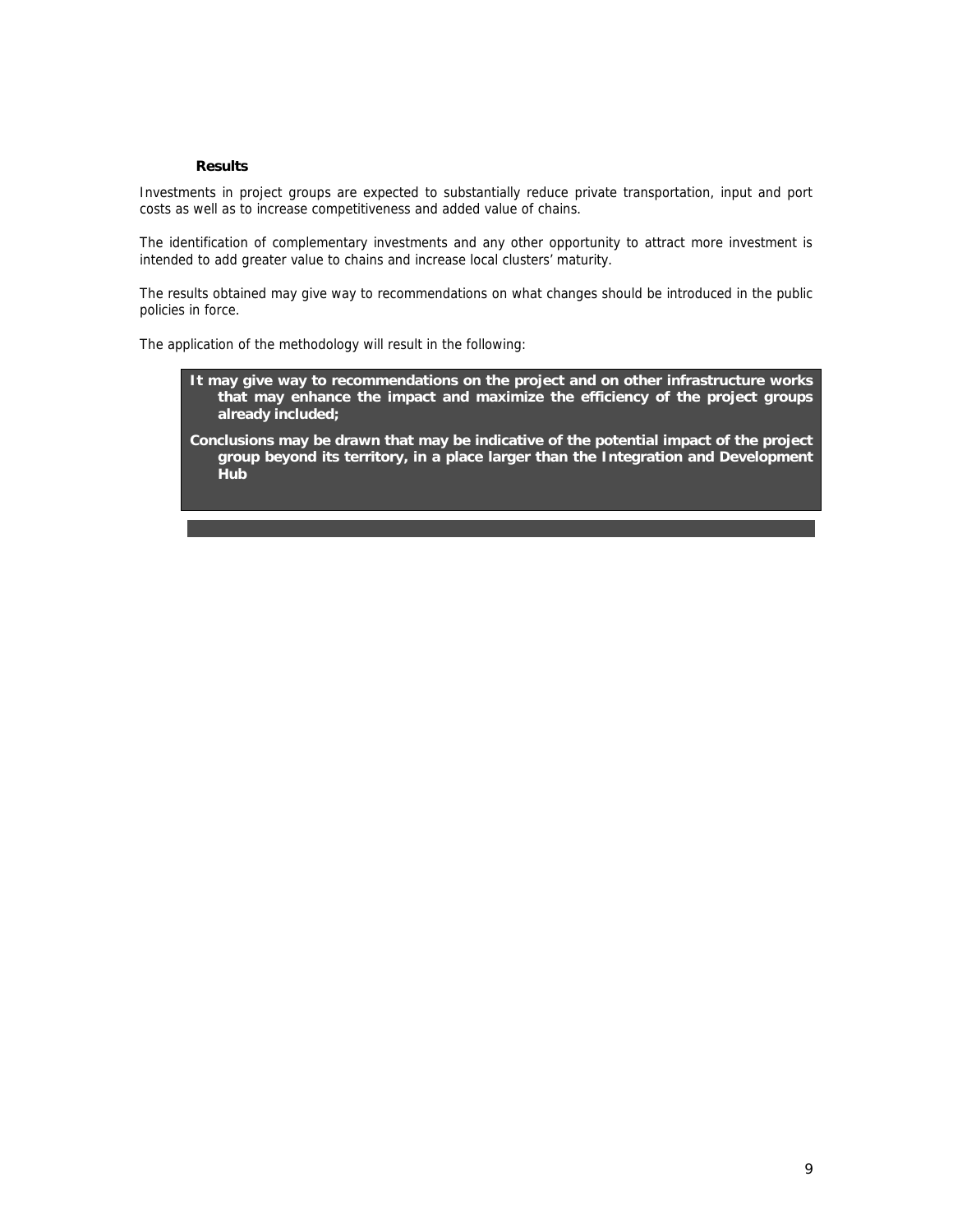## **Guidelines for Methodology Application: Production Chain Analysis**

#### **Section 1 – Bibliographic review: brief report on IIRSA studies on development hubs and project groups**

\_\_\_\_\_\_\_\_\_\_\_\_\_\_\_\_\_\_\_\_\_\_\_\_\_\_\_\_\_\_\_\_\_\_\_\_\_\_\_\_\_\_\_\_\_\_\_\_\_\_\_\_\_\_\_\_\_\_\_\_\_\_\_\_\_\_\_\_\_\_\_\_\_\_\_\_\_\_\_\_\_\_\_\_ \_\_\_\_\_\_\_\_\_\_\_\_\_\_\_\_\_\_\_\_\_\_\_\_\_\_\_\_\_\_\_\_\_\_\_\_\_\_\_\_\_\_\_\_\_\_\_\_\_\_\_\_\_\_\_\_\_\_\_\_\_\_\_\_\_\_\_\_\_\_\_\_\_\_\_\_\_\_\_\_\_\_\_\_

\_\_\_\_\_\_\_\_\_\_\_\_\_\_\_\_\_\_\_\_\_\_\_\_\_\_\_\_\_\_\_\_\_\_\_\_\_\_\_\_\_\_\_\_\_\_\_\_\_\_\_\_\_\_\_\_\_\_\_\_\_\_\_\_\_\_\_\_\_\_\_\_\_\_\_\_\_\_\_\_\_\_\_\_ \_\_\_\_\_\_\_\_\_\_\_\_\_\_\_\_\_\_\_\_\_\_\_\_\_\_\_\_\_\_\_\_\_\_\_\_\_\_\_\_\_\_\_\_\_\_\_\_\_\_\_\_\_\_\_\_\_\_\_\_\_\_\_\_\_\_\_\_\_\_\_\_\_\_\_\_\_\_\_\_\_\_\_\_

\_\_\_\_\_\_\_\_\_\_\_\_\_\_\_\_\_\_\_\_\_\_\_\_\_\_\_\_\_\_\_\_\_\_\_\_\_\_\_\_\_\_\_\_\_\_\_\_\_\_\_\_\_\_\_\_\_\_\_\_\_\_\_\_\_\_\_\_\_\_\_\_\_\_\_\_\_\_\_\_\_\_\_\_ \_\_\_\_\_\_\_\_\_\_\_\_\_\_\_\_\_\_\_\_\_\_\_\_\_\_\_\_\_\_\_\_\_\_\_\_\_\_\_\_\_\_\_\_\_\_\_\_\_\_\_\_\_\_\_\_\_\_\_\_\_\_\_\_\_\_\_\_\_\_\_\_\_\_\_\_\_\_\_\_\_\_\_\_

A **–** Reviewing and outlining existing studies on projects, groups and development hubs. A brief report on the main conclusions derived from existing studies on the territory of the project group (Itemized report):

\_\_\_\_\_\_\_\_\_\_\_\_\_\_\_\_\_\_\_\_\_\_\_\_\_\_\_\_\_\_\_\_\_\_\_\_\_\_\_ (Attach a text with the review of existing studies). Source for data collection:

\_\_\_\_\_\_\_\_\_\_\_\_\_\_\_\_\_\_\_\_\_\_\_\_\_\_\_\_\_\_\_\_\_\_\_\_\_\_\_

\_\_\_\_\_\_\_\_\_\_\_\_\_\_\_\_\_\_\_\_\_\_\_\_\_\_\_\_\_\_\_\_\_\_\_\_\_\_\_

Multilateral agencies, financial institutions, research entities, etc.:

#### **Section 2 – Defining the area of influence of selected project groups**

A – Defining the area of influence of the project group'

\_\_\_\_\_\_\_\_\_\_\_\_\_\_\_\_\_\_\_\_\_\_\_\_\_\_\_\_\_\_\_\_\_\_\_\_\_\_\_

\_\_\_\_\_\_\_\_\_\_\_\_\_\_\_\_\_\_\_\_\_\_\_\_\_\_\_\_\_\_\_\_\_\_\_\_\_\_\_

\_\_\_\_\_\_\_\_\_\_\_\_\_\_\_\_\_\_\_\_\_\_\_\_\_\_\_\_\_\_\_\_\_\_\_\_\_\_\_

The task consists in defining the area of influence of the selected project group, after having identified all the municipalities that form part of the direct area of influence of the selected project group. IIRSA's studies should be used as reference (state whether IIRSA's definition, if any, will be used, with the necessary adjustments to adapt it to existing administrative divisions, such as states and provinces, municipalities, etc.).

\_\_\_\_\_\_\_\_\_\_\_\_\_\_\_\_\_\_\_\_\_\_\_\_\_\_\_\_\_\_\_\_\_\_\_\_\_\_\_\_\_\_\_\_\_\_\_\_\_\_\_\_\_\_\_\_\_\_\_\_\_\_\_\_\_\_\_\_\_\_\_\_\_\_\_\_\_\_\_\_\_\_\_\_ \_\_\_\_\_\_\_\_\_\_\_\_\_\_\_\_\_\_\_\_\_\_\_\_\_\_\_\_\_\_\_\_\_\_\_\_\_\_\_\_\_\_\_\_\_\_\_\_\_\_\_\_\_\_\_\_\_\_\_\_\_\_\_\_\_\_\_\_\_\_\_\_\_\_\_\_\_\_\_\_\_\_\_\_

Indicate any methodological problems or difficulties encountered in the attempt to define the area of influence or state the criteria used to define such area of influence when there is no definition available in IIRSA. For example, a radius (expressed in km.) including surrounding areas (150 km from main trunk roads), if such a definition is more suitable for the project group under analysis.

Relation between states, provinces, municipalities within the area of influence:

| Project Group | Country | State-Province | Municipality |
|---------------|---------|----------------|--------------|
|               |         |                |              |
|               |         |                |              |
|               |         |                |              |

B - Maps of the area of influence:

(IIRSA maps should be used. Indicate the map scale as well as any other information source, including websites)

\_\_\_\_\_\_\_\_\_\_\_\_\_\_\_\_\_\_\_\_\_\_\_\_\_\_\_\_\_\_\_\_\_\_\_\_\_\_\_\_\_\_\_\_\_\_\_\_\_\_\_\_\_\_\_\_\_\_\_\_\_\_\_\_\_\_\_\_\_\_\_\_\_\_\_\_\_\_\_\_\_\_\_\_ \_\_\_\_\_\_\_\_\_\_\_\_\_\_\_\_\_\_\_\_\_\_\_\_\_\_\_\_\_\_\_\_\_\_\_\_\_\_\_\_\_\_\_\_\_\_\_\_\_\_\_\_\_\_\_\_\_\_\_\_\_\_\_\_\_\_\_\_\_\_\_\_\_\_\_\_\_\_\_\_\_\_\_\_

\_\_\_\_\_\_\_\_\_\_\_\_\_\_\_\_\_\_\_\_\_\_\_\_\_\_\_\_\_\_\_\_\_\_\_\_\_\_\_\_\_\_\_\_\_\_\_\_\_\_\_\_\_\_\_\_\_\_\_\_\_\_\_\_\_\_\_\_\_\_\_\_\_\_\_\_\_\_\_\_\_\_\_\_ \_\_\_\_\_\_\_\_\_\_\_\_\_\_\_\_\_\_\_\_\_\_\_\_\_\_\_\_\_\_\_\_\_\_\_\_\_\_\_\_\_\_\_\_\_\_\_\_\_\_\_\_\_\_\_\_\_\_\_\_\_\_\_\_\_\_\_\_\_\_\_\_\_\_\_\_\_\_\_\_\_\_\_\_

C – Provide a physical description of the area of influence of the project group A brief description of the main physical characteristics of the area of influence of the project group: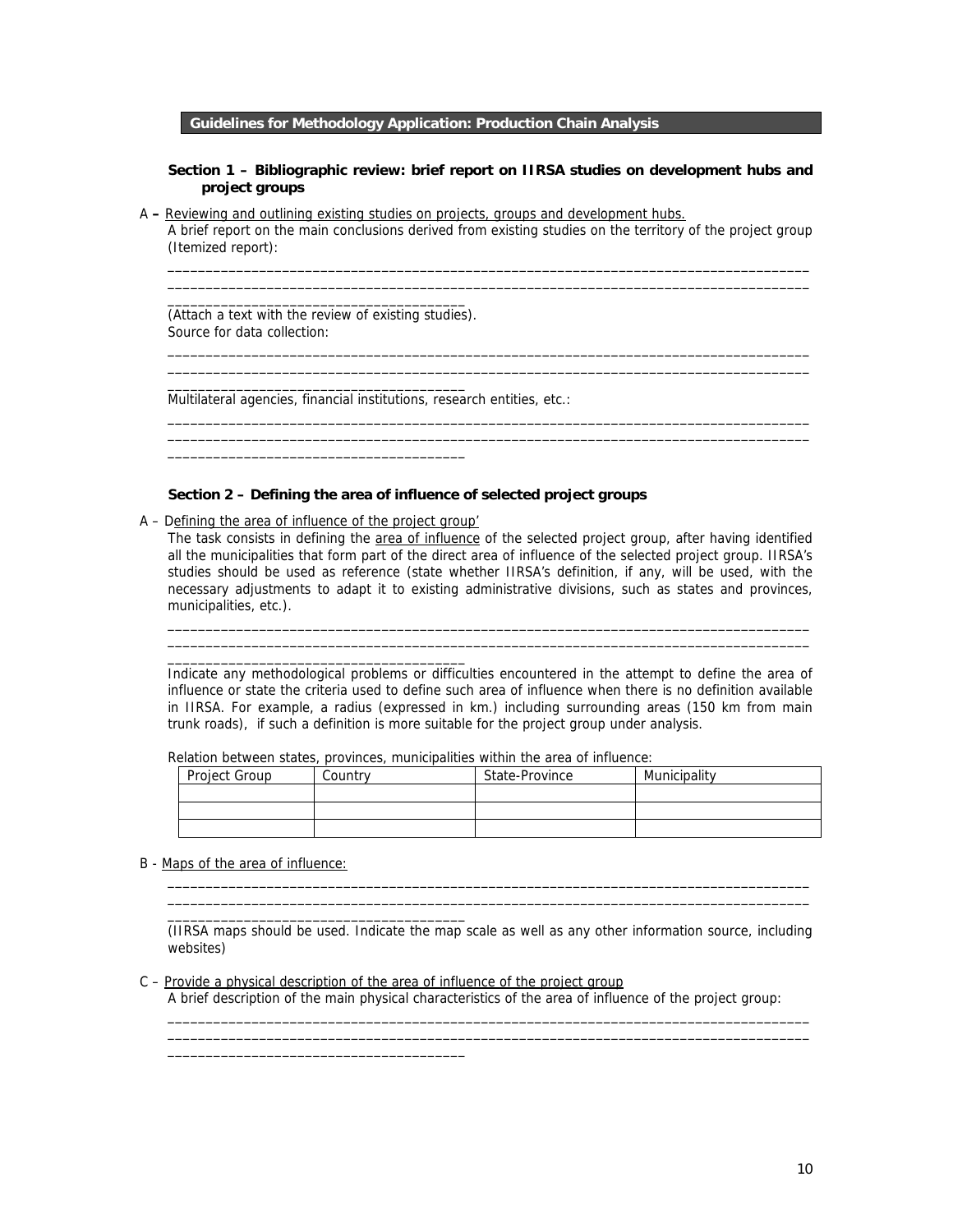## **Section 3 – Guidelines for Project Group Analysis**

The Project Group Analysis is a diagnosis of the regional economy of the direct area of influence of each project group that must complement and increase the information available from IIRSA studies, with a view to evaluating the impact of proposed investments.

The first part of the project group analysis consists in the socio-economic characterization of the area of influence of the project group and the details of the studies already conducted by IIRSA in the indicative territorial planning process, focusing on the following subjects:

#### **A – The socio-demographic characterization of the area of influence of the project group**

This description should follow the steps listed below:

i) Demographic aspects (population, growth rate, urban and rural distribution).

| Municipality<br>/Province | Population<br>(2005) | Mean<br>$(1995 - 2005)$ | arowth<br>rate | Urbanization rate<br>(% of population in cities with more than 20,000<br>inhab.) $-2005$ |
|---------------------------|----------------------|-------------------------|----------------|------------------------------------------------------------------------------------------|
|                           |                      |                         |                |                                                                                          |
|                           |                      |                         |                |                                                                                          |
| Subtotal                  |                      |                         |                |                                                                                          |
| Total                     |                      |                         |                |                                                                                          |

ii) Urban network structure: main urban centers, metropolitan and urban agglomeration: population data and hierarchy of urban system (when available).

| Municipality/      | Population | Share in total population of area of influence (2005) | Ranking     |
|--------------------|------------|-------------------------------------------------------|-------------|
| Agglomerations/    | (2005)     |                                                       | (hierarchy) |
| Metropolitan areas |            |                                                       | 2005        |
|                    |            |                                                       |             |
|                    |            |                                                       |             |
| Subtotal           |            |                                                       |             |
| Total              |            |                                                       |             |

iii) Brief indicators of the living standard – average HDI (in the area of influence, and per province and/or municipality, if available)

| Municipality<br>/Province | HDI<br>(2005) |
|---------------------------|---------------|
|                           |               |
|                           |               |
| Subtotal                  |               |
| Total                     |               |

iv) Profile of the economically active population (EAP) per economic sector (in the area of influence and per province and/or municipality, if available). Table with absolute figures:

| Municipality | EAP    | EAP         | EAP                                   | EAP    | EAP                     | Total  |
|--------------|--------|-------------|---------------------------------------|--------|-------------------------|--------|
| /Province    | (2005) | agriculture | Processing or transformation industry | $($    | $\left( \ldots \right)$ | EAP    |
|              |        | (2005)      | (2005)                                | (2005) | (2005)                  | (2005) |
|              |        |             |                                       |        |                         |        |
|              |        |             |                                       |        |                         |        |
| Subtotal     |        |             |                                       |        |                         |        |
| Total        |        |             |                                       |        |                         |        |

Note: Indicate any methodological problems or difficulties encountered when trying to disaggregate data per province and/or municipality; indicate alternative methods to infer indicators, if any. Use the most recent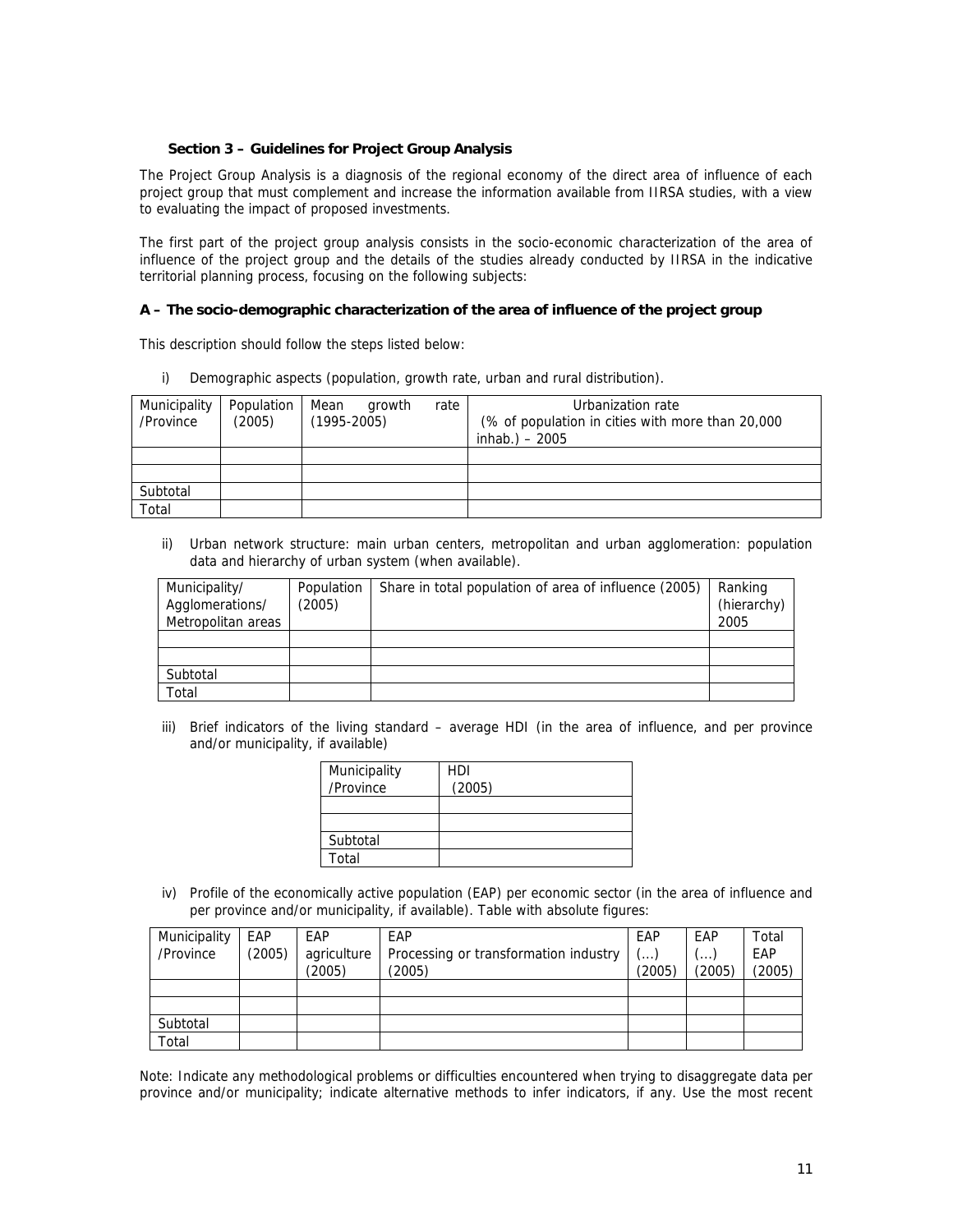information available and state year and source. Use information from household research works (census or other sampling research types).

## **B – Description of the Production Structure in the Region**

This description should follow the steps listed below:

- 1. Provide a broad view of the most relevant economic activities in the region. In this initial stage, IIRSA documents can be used as a starting point, but it is absolutely necessary to carry out a bibliographic review of other existing studies and their elements.
- 2. The next stage consists in registering the main chains responsible for the economic activity in the territory of the project group. In addition, a summary must be made of all the chain-related information in the form of descriptive charts, including values and some references to how such chains will be affected by the projects. The main source of information at this stage is the existing literature; if this were not available, it shall be collected in situ.
- 3. Then, selected chains should be recorded on a preliminary basis in order to evaluate the impact upon them and to account for the selection, the strategic aspects of chains for regional development, the effect of increased profits and employment, etc.
- 4. Some final data on the region and the selected chains have to be entered:
	- 1. Main productive activities
	- 2. GDP (or added value) of selected chains
	- 3. GDP (or added value) of complementary chains
	- 4. Regional and international trade flows: basic foreign trade statistics
	- 5. Growth pattern of production sectors in the region (area of influence of the project group): the tendency towards the clustering or not of economic activities; intra-regional specializations; main production agglomerations: relationship between clusters and/or local production organizations (indicating the region and sectors of activities).

In this section, all data and any relevant information, not only the above-listed, should be entered. Indicate any methodological and/or difficulties encountered when trying to disaggregate data per province and/or municipality; indicate alternative methods to infer indicators, if any.

## **C – Removal of Physical Barriers that Hinder Production Integration and the Implementation of IIRSA's Project Portfolio, within the Project Group**

The bibliographic review of existing studies should focus on the following specific issues:

- 1. What physical infrastructure barriers –transport, energy and telecommunications– should be eliminated, in addition to those for which projects were designed in the first place?
- 2. What are the "other" physical barriers that reduce project efficiency?

**Transport** 

Energy

**Telecommunications**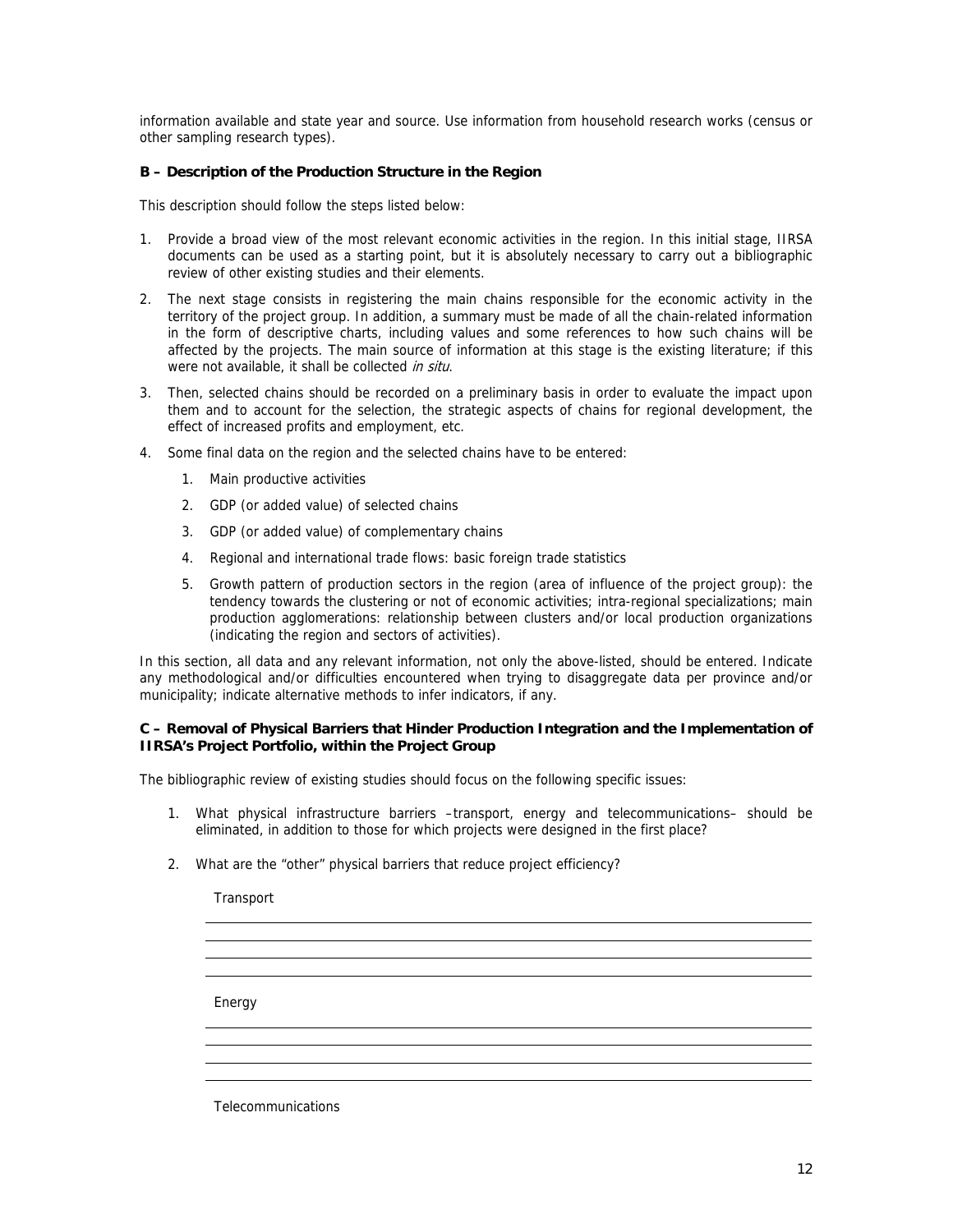3. Which are the projects within IIRSA's Portfolio and what are their goals and/or rationale:

| Transport          |                |
|--------------------|----------------|
| Projects           | Goal\Rationale |
|                    |                |
|                    |                |
|                    |                |
|                    |                |
| Energy             |                |
| Project            | Goal\Rationale |
|                    |                |
|                    |                |
|                    |                |
|                    |                |
| Telecommunications |                |
|                    | Goal\Rationale |
|                    |                |
|                    |                |
|                    |                |

## **D – Potential for Production Integration and for the Development of a Regional Economy:**

The second part of the Analysis of Project Groups consists in the preliminary identification of production complementarities, economic resources and the potential for economic growth in the Project Groups resulting from physical integration. This study should establish, as an initial qualitative approach, the potential impact that IIRSA's scheduled investments might have on production integration, with a view to:

- 1. Identifying the most dynamic activities, the production sectors and economic resources capable of becoming integrated as a result of infrastructure investments;
- 2. Assessing the integration capabilities of the production base available in the project groups' territory in order to boost the development of local and regional production chains (both forward and backward) and the use of natural resources from the region;
- 3. Establishing whether there is any prospect for strengthening the economic structure and for evaluating general strategies to encourage existing and future chains and trade flows.

The methods and procedures used for the Analysis of Project Groups will involve:

- 1. the collection of secondary information on the areas of direct influence of the selected project group to be analyzed;
- 2. interviews with analysts and researchers with expertise in the dynamics of regional economy (see Section 7 – quidelines for interviews).

The final product will be a report addressing the following items:

- 1. the impact of creating a wider market and the investment prospects resulting therefrom;
- 2. potential for diversifying exports as a result of investments in project groups;
- 3. potential for complementary private investments resulting from larger economies of scale and greater specialization;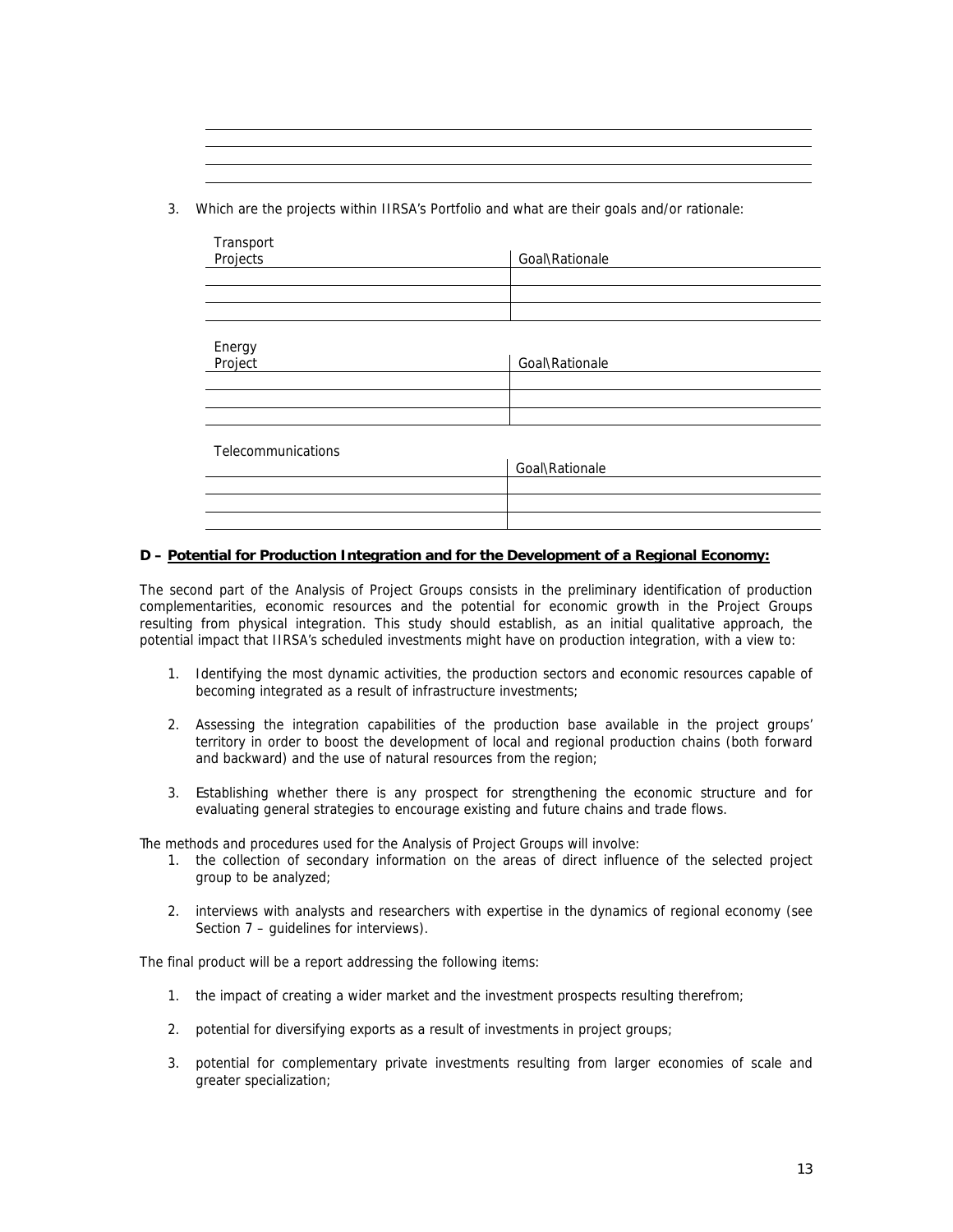- 4. potential for higher value-added content;
- 5. potential for strengthening (backward and forward) production chains at the regional level;
- 6. Potential for diversifying production networks or for creating new sectors.
- 7. Inventory of scheduled investment projects: both public and private; indicate current status (bids have been called for, projects are in the bidding process, projects are being implemented)

#### Section 4 – Guidelines for Chain Methodology Implementation<sup>1</sup>

The chain methodology was selected because it is a quantitative method capable of evaluating the impact of project groups and the competitive efficiency of the most important chains identified in the territory.

The quantitative method proposed follows the path of the production chain approach detailed below, as to the fieldwork conditions for its implementation. As many chains in the real world are potentially important for the goals pursued by the study, it is advisable to take into account the observations introduced in the Methodological Report.

The guide below describes how to implement the chain analysis approach as a quantitative method. Moreover, it assumes that the production chains to be evaluated were previously selected in accordance with their strategic importance in the territory of the project group, and their potential for production integration and for strengthening the economic activity in the region.

## **Introduction**

This guide is made up of the following parts:

- a. A brief description of the chain and key information;
- b. Data collection sequence;
- c. Basic structure of the links that form part of the chain;
- d. Basic forms for chain data collection purposes;
- e. Decomposition of FOB and CIF prices.

The purpose of this guide is to help data collection and fieldwork. In addition to its descriptive part, the guide includes forms that should help collect data, which —though a certain degree of flexibility is allowed follow the entry data pattern of the order of the forms that calculate the sequenced profitability of the chain, before and after the project implementation.

# **A Brief Description of the Chain and Key Information**

In this part of the data collection process, the checking list used for the network methodology can be used as a guide to know which data are to be collected in this case. Therefore, only the most salient aspects of the connection between links should be recorded, and given the fact that cost and profitability sequences are transferred from one link to the next, this should be repeated until the very end of the chain.

Depending on each evaluation, all the information available on existing studies and research works as well as any fieldwork information collected should be used. It is necessary to "split" the chain into different production areas up to the ports, prioritizing the segments where the chain impacts on (or fuels) the economic activity (of all the sectors) in all the influence areas within the chain.

It is necessary to get information on:

l

**Input production and industrial processing outside the area of the chain (extraterritoriality of supporting and industrialization chains);** 

<span id="page-13-0"></span><sup>&</sup>lt;sup>1</sup> This guide complements and receives information from the checking lists of networks and clusters.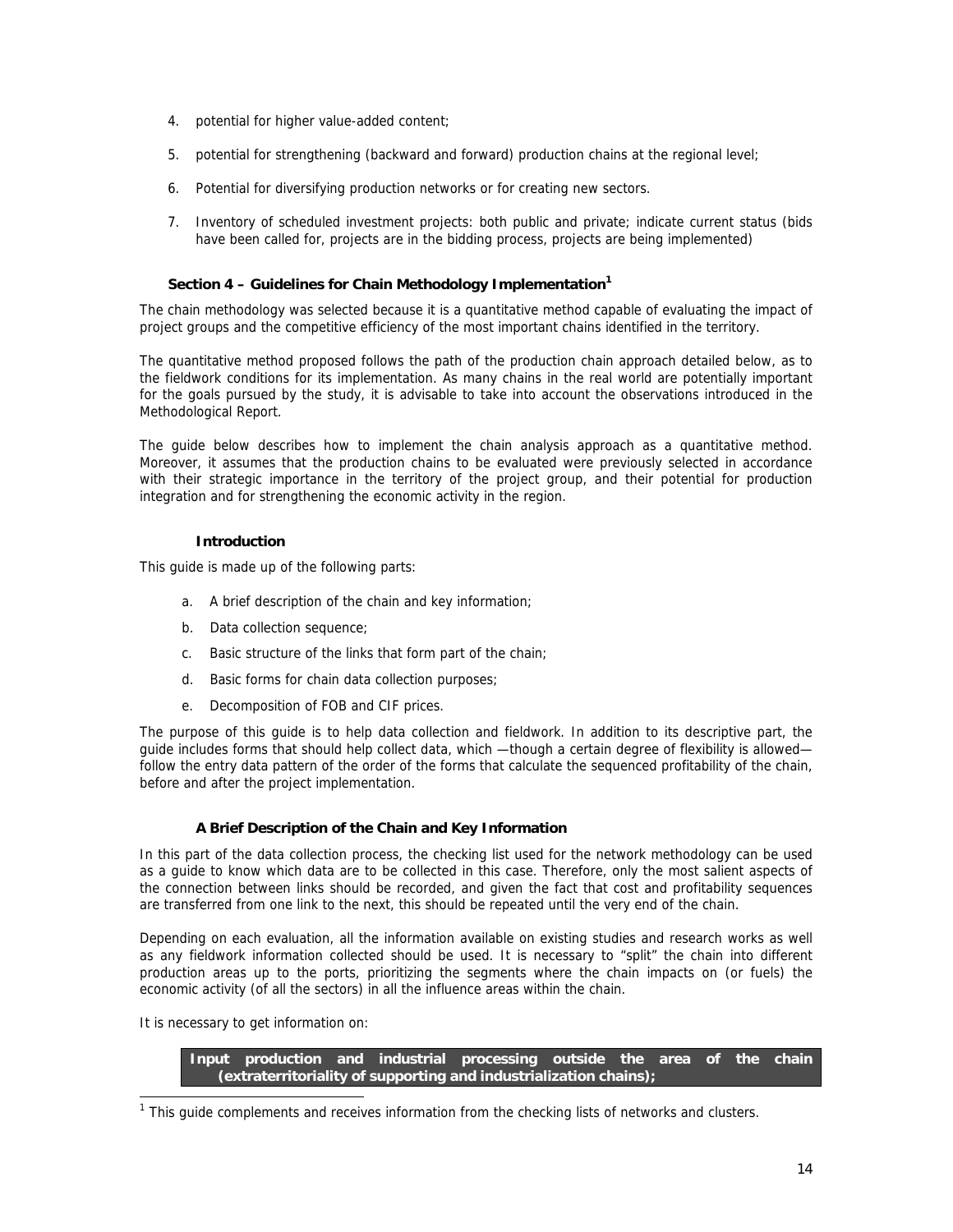**The destination of processed products, to other regions that are not necessarily ports (extraterritoriality of "export" effects of chain products for regional integration);** 

- **Value creation or added value throughout the chain and around the key centers and poles within the chain; and**
- **In short, data that will enable us to evaluate how much value is added in the area, though paying special attention to regional development (in the areas of the projects, chains and more distant regions).**

NOTE: All data to be collected should make reference to the current situation (BEFORE) and to the period after the projects are implemented (AFTER). Even accounting matrixes should be built with the same reference pattern, i.e. before and after projects are implemented, especially forms related to freights and port costs.

#### **Data Collection Sequence**

Main stages in the sequence:

- 1. Identifying the marketing routes that will be used;
- 2. Mapping out the exit routes from the production, processing and industrialization locations to wholesale markets or ports;
- 3. Using an establishment representing the chain in order to analyze the technology and cost structure of the chain;
- 4. Applying a matrix method to obtain the private profitability of the chain (described below), and
- 5. Evaluating the general conditions of route infrastructure.

#### **Stage 1: Identifying the marketing routes that will be used**

Criteria for route selection:

- 1. The most heavily traveled by the market, which should coincide with those in which projects will be implemented;
- 2. Availability of informants who may provide information on freight costs and the current time spent (before) and the freight costs after the projects are implemented; and
- 3. Routes that characterize the economic activities of the chain.

Then, the routes will be indicated in the map, together with all the modal, multimodal, river, sea and inland transportation systems up to the ports.

Other maps may be used to indicate the exit channels from the production, processing and industrialization locations to the ports associated with trunk routes, where the area of influence of the projects can be fully deployed.

#### **Stage 2: Mapping out the exit routes from the production, processing and industrialization locations up to wholesale markets and ports**

At this stage, the mapping out of routes can be done by observing the main nodules or links:

- 1. Production areas the region of origin of the product or raw material
- 2. Production concentration area where the basic production is gathered
- 3. Industrialization and processing center where the processing of the product takes place
- 4. Storage center where the product is stored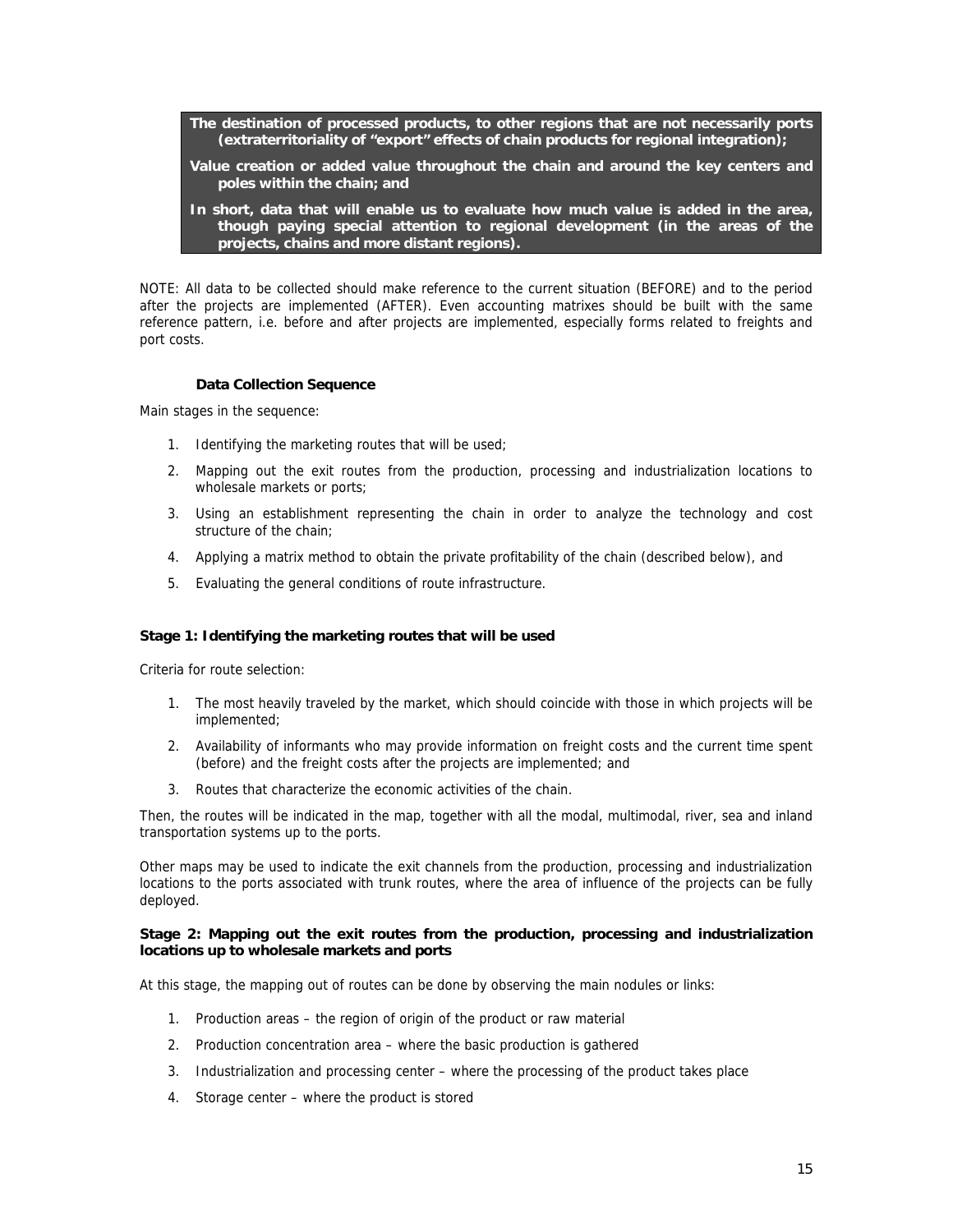- 5. Main price-making centers, at wholesale level, of the product (CFP-PN)
- 6. National versus imported product competition market (CFP-PI)
- 7. Ports of shipment for exported goods
- 8. Route made by the product to the port and/or wholesale market

## **Stage 3: Using an establishment representing the chain in order to analyze the technology and cost structure of the chain**

Collect the following information from representative establishments<sup>[2](#page-15-0)</sup>:

- 1. Cost and price structure of all links in the chain (production costs, transportation costs, industrial processing costs and successive freight costs).
- 2. Cost decomposition of each one of the links in domestic factors (labor, land and capital) and tradable inputs (intermediate inputs).

## **Stage 4 – Applying a matrix method to obtain the private profitability of the chain**

- 1. Assemble the system production, transportation, processing, storing and distribution cost forms.
- 2. Introduce the following data in the Analysis Matrix:
	- a. Total income of all links in the chain, at market value (including taxes imposed on each link).
	- b. Expenses (or costs at market value):
		- i. Fixed costs and depreciation,
		- ii. Labor costs,
		- iii. Expenses with intermediate inputs,
		- iv. Capital yield, financial costs and other revenues.
- 3. Cost and expenses classified into:

l

- a. Tradable factors all expenses with intermediate inputs in all links of the chain.
- b. Domestic factors (land, labor and capital), including labor and land revenues and charges.

#### **Stage 5 – Evaluating the general conditions of route infrastructure**

- The conditions of the electrical power supply to meet the current needs of the chain (before) and to meet an increase in needs as a result of chain expansion (after) and
- The conditions of the telecommunication service as provided today (before) and as will be provided in the future in response to the needs of an expanding chain (after).

In short, data to be collected comprise the following:

- 1. Primary data to be collected at interviews held with qualified players (chain participants):
	- a. Production costs, benefit costs, including establishments, scales and the most representative technologies in each chain.
	- b. Domestic prices (producer and wholesale), border prices (FOB) for raw materials, products and byproducts selected from the chain.

<span id="page-15-0"></span> $2$  The concept of a representative establishment can be used for a transport, processing or other industry. In fact, all links in the chain should have a representative establishment.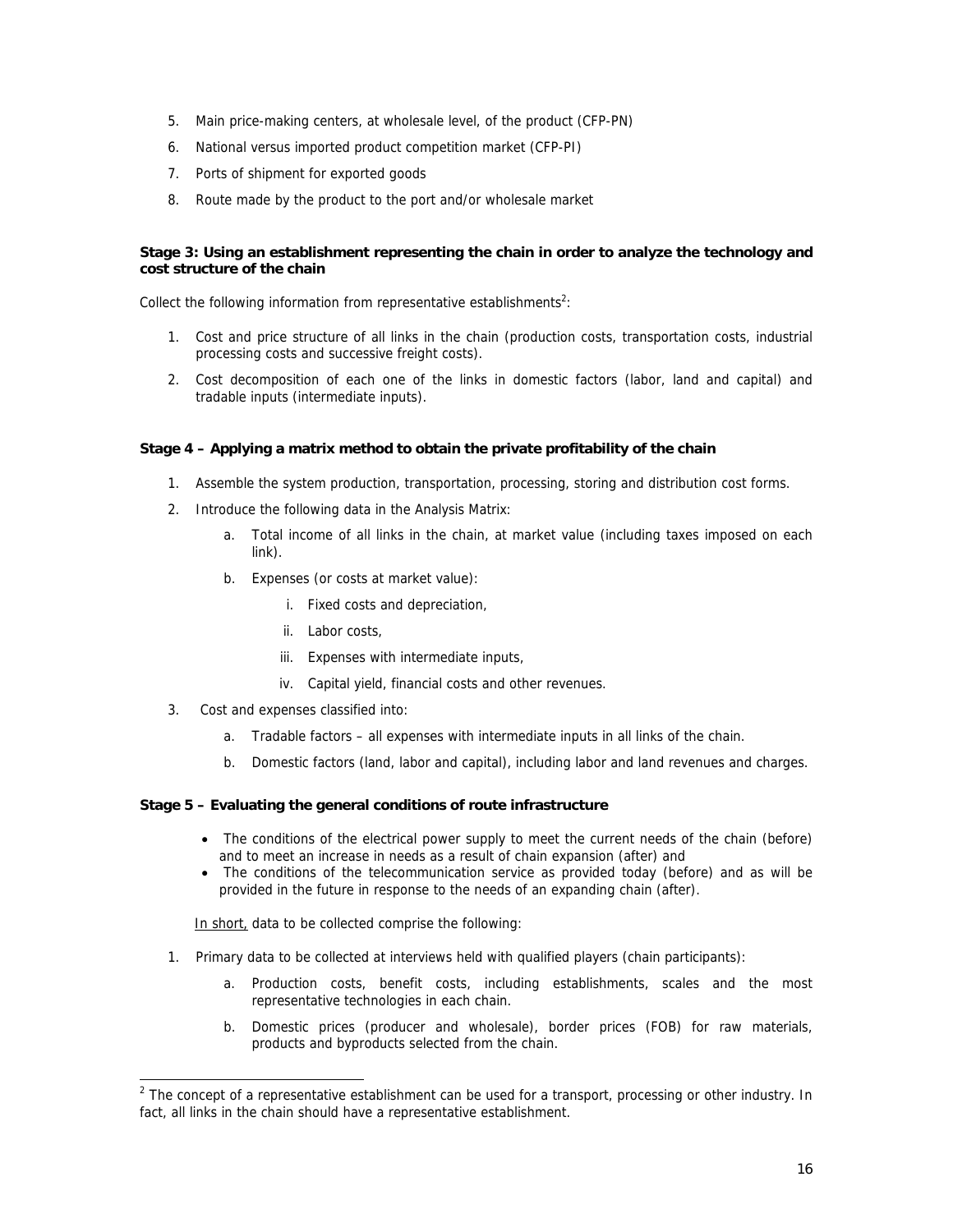- c. Port fees (expenses, taxes)
- d. Taxes having a bearing upon each link
- e. Transportation at all chain stages (average kilometers traveled, number of hours traveled).
- 2. Then, the main links in the chain are to be identified. For this purpose, accounting matrixes are constructed (income and expenses):
	- a. Primary production of major raw materials;
	- b. First transportation from the production area to the first industrial processing facility;
	- c. First-stage industrial processing;
	- d. Second-stage industrial processing;
	- e. Second transportation to ports;
	- f. Other relevant links;
	- g. Port fees (FAS free along side and FOB free on board.

## **Basic Structure of the Links in the Chain**

#### **Accounting Matrix Structure and Chain Assembly**

To design accounting matrixes it is necessary to identify and single out key inputs affected by cost reductions resulting from the execution of projects within the group.

Data collected are used to build the pre- and post-investment accounting matrix, which is structured as follows: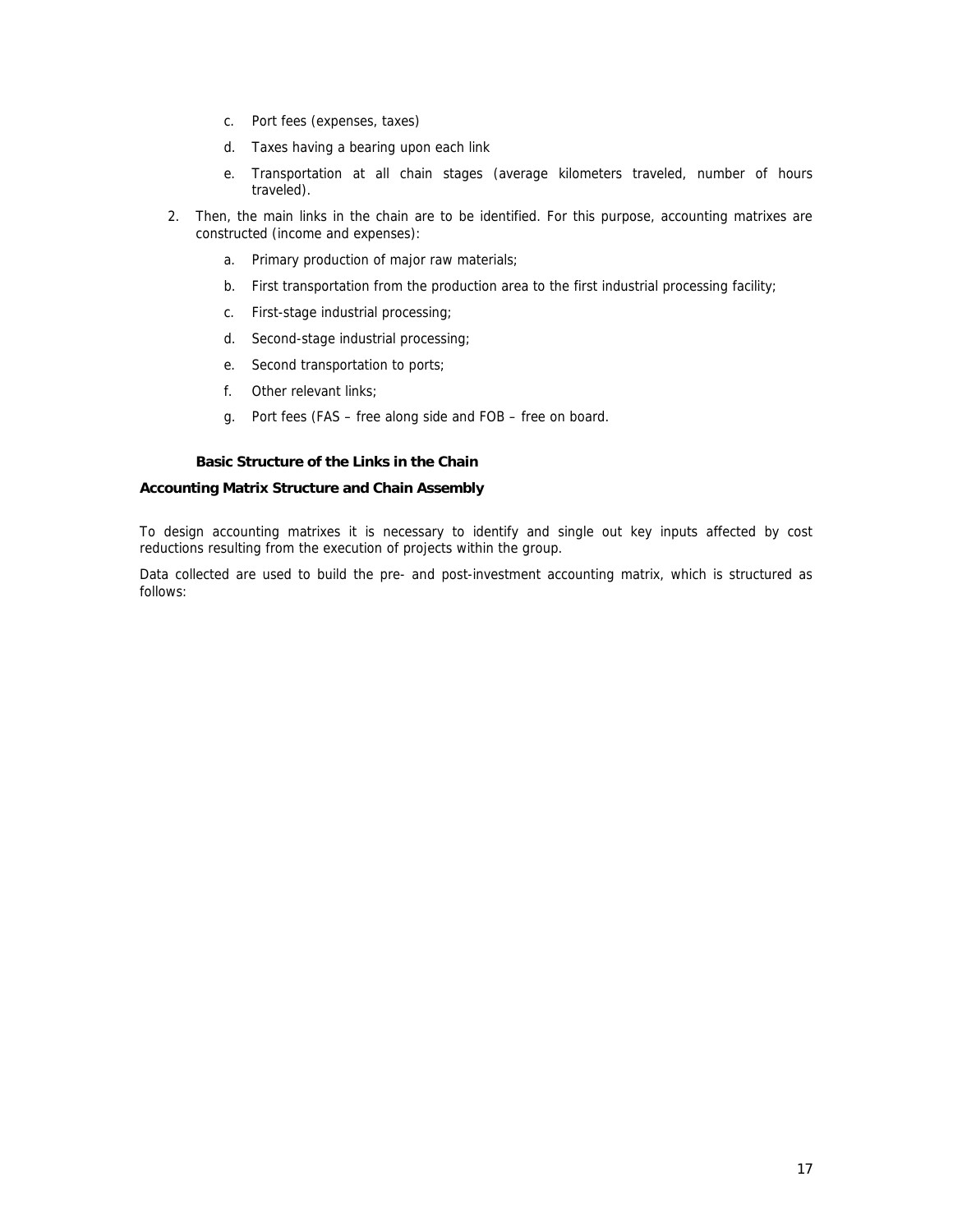COSTS, PRICES AND INCOME **BEFORE** 

COSTS, PRICES AND INCOME **AFTER** 

# **PRODUCTION LINK**

Fixed Costs Factor Costs: L, L, C Input Costs Total Private Costs: F and I Total Private Income Private Gains

Fixed Costs Factor Costs: L, L, C Input Costs Total Private Costs: F and I Total Private Income Private Gains

# **TRANSPORTATION LINK**

Fixed Costs Factor Costs Input Costs Total Private Costs **Rates** Total Private Gains Fixed Costs Factor Costs Input Costs Total Private Costs Rates Total Private Gains

**INDUSTRY LINK**

Fixed Costs Factor Costs Input Costs Total Private Income Private Gains

Fixed Costs Factor Costs Input Costs Total Private Income Private Gains

#### **TRANSPORT CHAIN LINK**

**> < =**

**Fixed Costs Factor Costs Input Costs Total Private Costs Rates Total Private Gains** 

> **WHOLESALER OR PORTS**

**Chain Private Costs and Gains Per Ton of End Product** 

**Fixed Costs Factor Costs Input Costs Total Private Costs Rates Total Private Gains** 

> **WHOLESALER OR PORTS**

**[Chain Private Costs and Gains](#page-13-0)  Per Ton of End Product**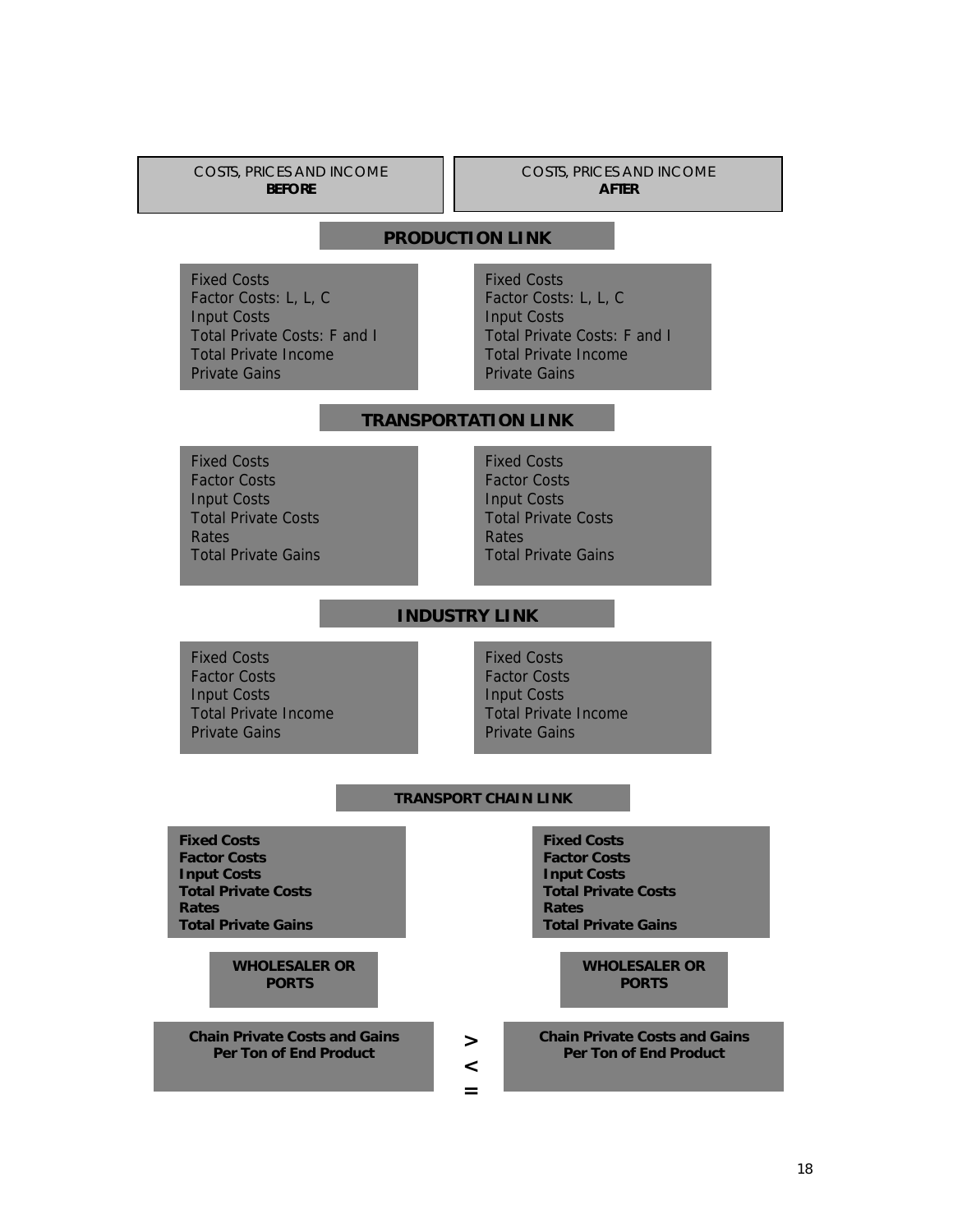#### **Physical-Financial Flow Chart**

It is necessary to include a physical-economic-financial flow chart to represent the chain as well as a transportation and logistic map for the territory of the area of influence of the project group.

Each region has its own geographic characteristics. It is not difficult to get transportation and logistic maps of the regions to be studied. In this regard, we hereby enclose a few transportation network maps and physical-financial flow charts to exemplify our goal.

#### **Physical-Economic-Financial Flow Chart**



Main road

> Salvador (Industry, Port/Export) Feria de Santana (Industry)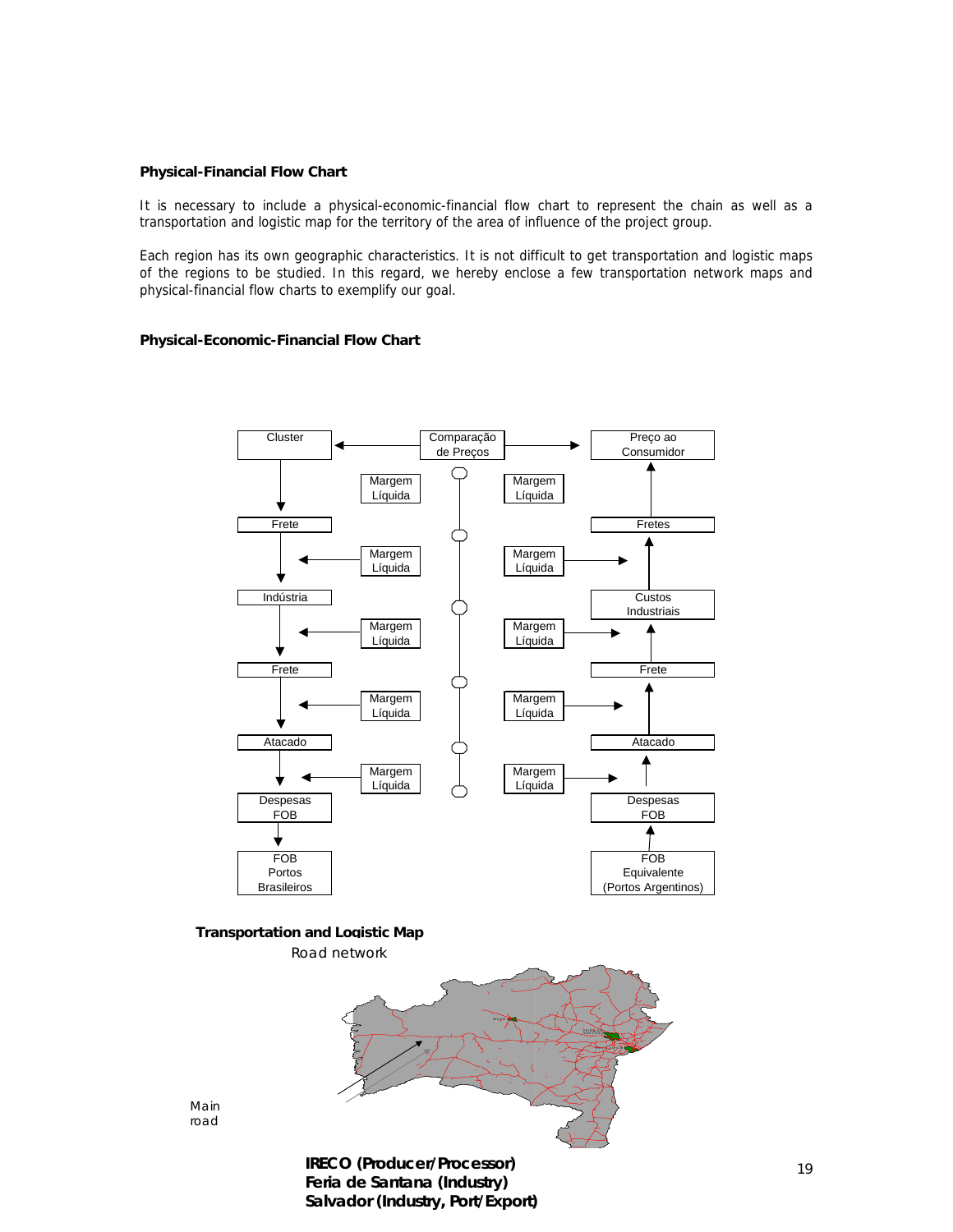#### **Basic Forms to be Used for Data Collection on Chains**

## **Introduction**

This section of the methodology application guide presents the forms that will feed the impact evaluation model of the projects concerned. It includes suggestions on procedures and methods for their completion.

At the end of this section, the way to sequence or organize the forms is shown, following the links in the chain so as to build a technical structure or "model" of the entire chain. It also includes a method to measure the impacts of projects within the groups based on the results taken from the sequenced forms.

Finally, the procedures to aggregate data are defined.

Important: All forms have two versions, one BEFORE and the other AFTER the implementation of projects. Therefore, either separate forms or else one form with two columns (BEFORE and AFTER) should be completed.

#### **Basic Forms for Chains**

The main chain assembly or model forms follow the key instructions laid down in this section of the guide.

The forms included are:

- 1. Form on production costs from representative establishments producing raw materials for the chains[;\\*](#page-19-0)
- 2. Form on the first transportation costs, from the raw material production area to the first industrial processing;
- 3. Form on industrial processing costs to produce finished products;
- 4. Form on the second transportation costs, from industrial plants to the wholesale market (domestic or regional consumer center) or ports of shipment (exports).

#### **Procedures and Methods to Complete Basic Chain Forms**

Procedures and methods to complete these forms follow the usual practice used for production, transportation and industrial processing costs. The information to complete these forms can be found in the market and among agents operating in the chain concerned.

For standardization purposes, we should take the average price of all inputs and products in the last four (or five) years.

#### **Sequence of Forms**

l

Forms will be organized and sequenced in accordance with the order proposed, from production locations to destinations of processed products. The data will be then introduced in an orderly structure, so that the "exit" of one form becomes the "entry" of the next. This set of forms may be regarded as a "model".

Special care should be given to units: the unit serving as a basis for the form as well as for the final part, for the wholesaler —in the case of production integration for national or regional markets— or for the ports, in the case of production integration for foreign markets. This unit will become associated to the units in the links according to the final destination market, by means of the proper technical conversions. For example,

<span id="page-19-0"></span><sup>\*</sup> There might be more than one representative establishment for the production of raw material. In that case, we can resort to as many representative establishments as necessary. Later, with the production costs for each type of establishment in the total production of raw material, which will be duly weighed, the data from all types will be aggregated as the production costs for the first link in the chain.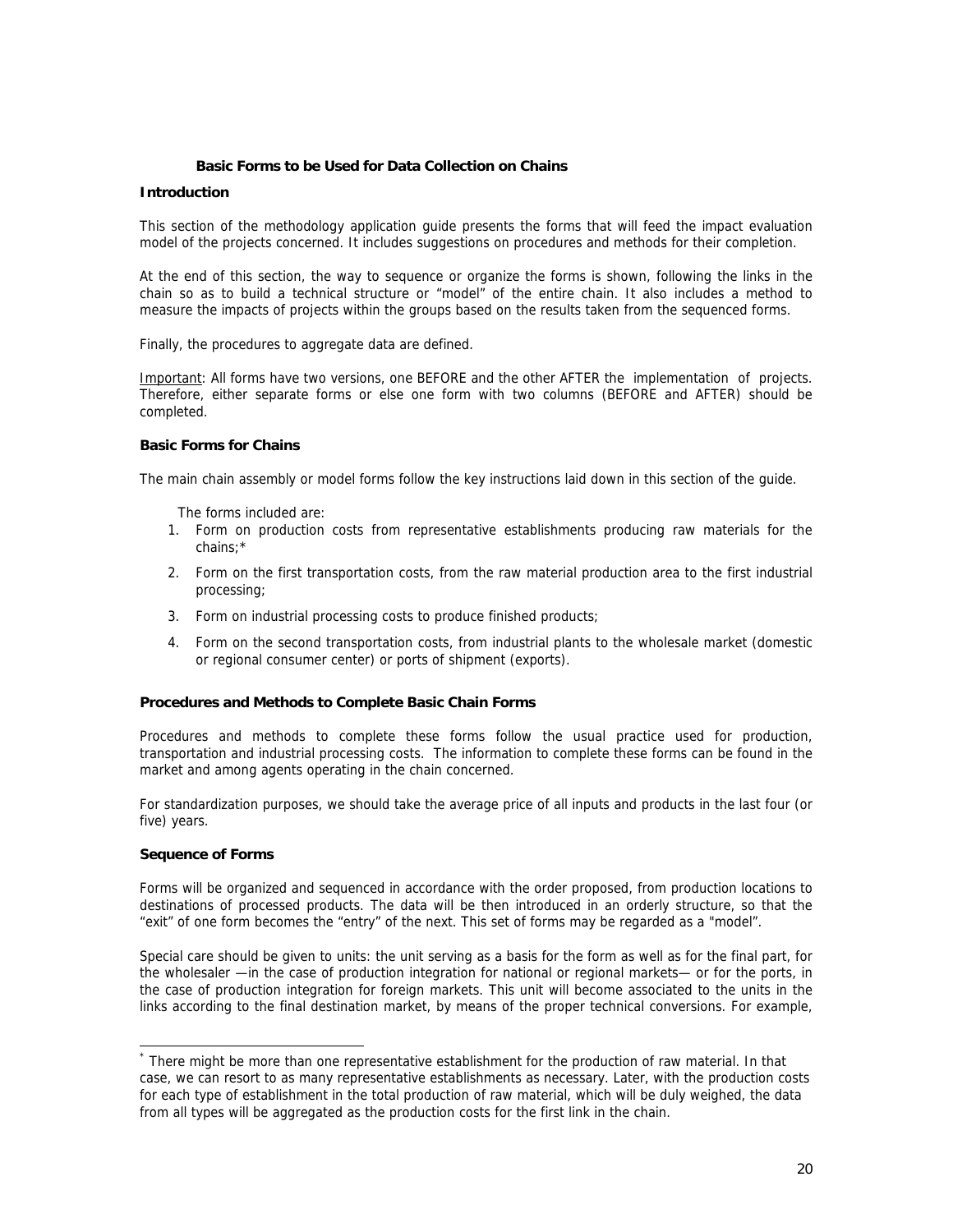the starting point is the quantity of raw material to be transported and processed in the industry in order to get one ton of processed or industrialized product in the wholesale center or FOB port.

## **Final Da ta Aggregation**

Final aggregation is done with data from the selected chains. For each group, the results of the model are have been included in the tax evaluation. The final result will be given in value terms -for cost saving reasons-, in the case of transportation of both products and inputs. aggregated once chains are selected and after it has been checked that at least the most important chains

may be incorporated to the analysis on the basis of the interviews. This aggregation suggests a direct "first-generation" impact of the implemented projects. Necessary impacts on transportation cost savings —due to an increased production of raw material or a larger industrial scale—

Final results should include any other information related to production values and turnover derived from the setting up of new industrial plants, as a result of improvements in transportation services and, basically, in energy supply conditions.

#### **xpected Results from the Chain Analysis Methodology E**

Comparing costs BEFORE and AFTER projects are implemented is a way to prove chain performance with and without infrastructure investments, which result in transportation cost savings and, particularly, in port fee reductions.

Com paring data against FOB parity prices is a way to measure competitiveness, suggesting whether the chain has gained export competitiveness.

Comparing data against wholesale prices will indicate whether the chain has gained competitiveness in national markets.

#### **About Forms and Columns BEFORE and AFTER Projects**

An important aspect of the fieldwork data collection process is how to get reliable estimations of freight, loading and unloading expenses, port fees, etc. BEFORE and AFTER projects are implemented.

This survey, just as it was originally conceived of, may entail a certain degree of subjectivity. This is due to the fact that we cannot anticipate the conditions for supply and demand of specialized infrastructure services after project works are completed.

Therefore, it is useful to develop a method to get such information.

the purposes pursued: By way of a suggestion, we can provide a set of "ideas" on how to guarantee that the answers given serve

- a. Select informants carefully, verifying from the very beginning that they are qualified for the task;
- b. Ask, immediately after the beginning of the interview, whether the informant can provide any answer to the question on how costs are BEFORE and how costs would be AFTER projects are implemented;
- c. Ask the informant to account for any quantitative data provided;
- eradicated, will substantially reduce freight and port expenses. All sources for improvement should be analyzed. d. Complementary indications, such as: number of hours spent in the route, unnecessary stops, traffic bottlenecks, delays at border passes, expensive and unnecessary overstays, waiting periods while queuing to unload, waiting periods at ports. All this, when duly
- e. The double checking system to confront information with more than one informant will help gain more accuracy.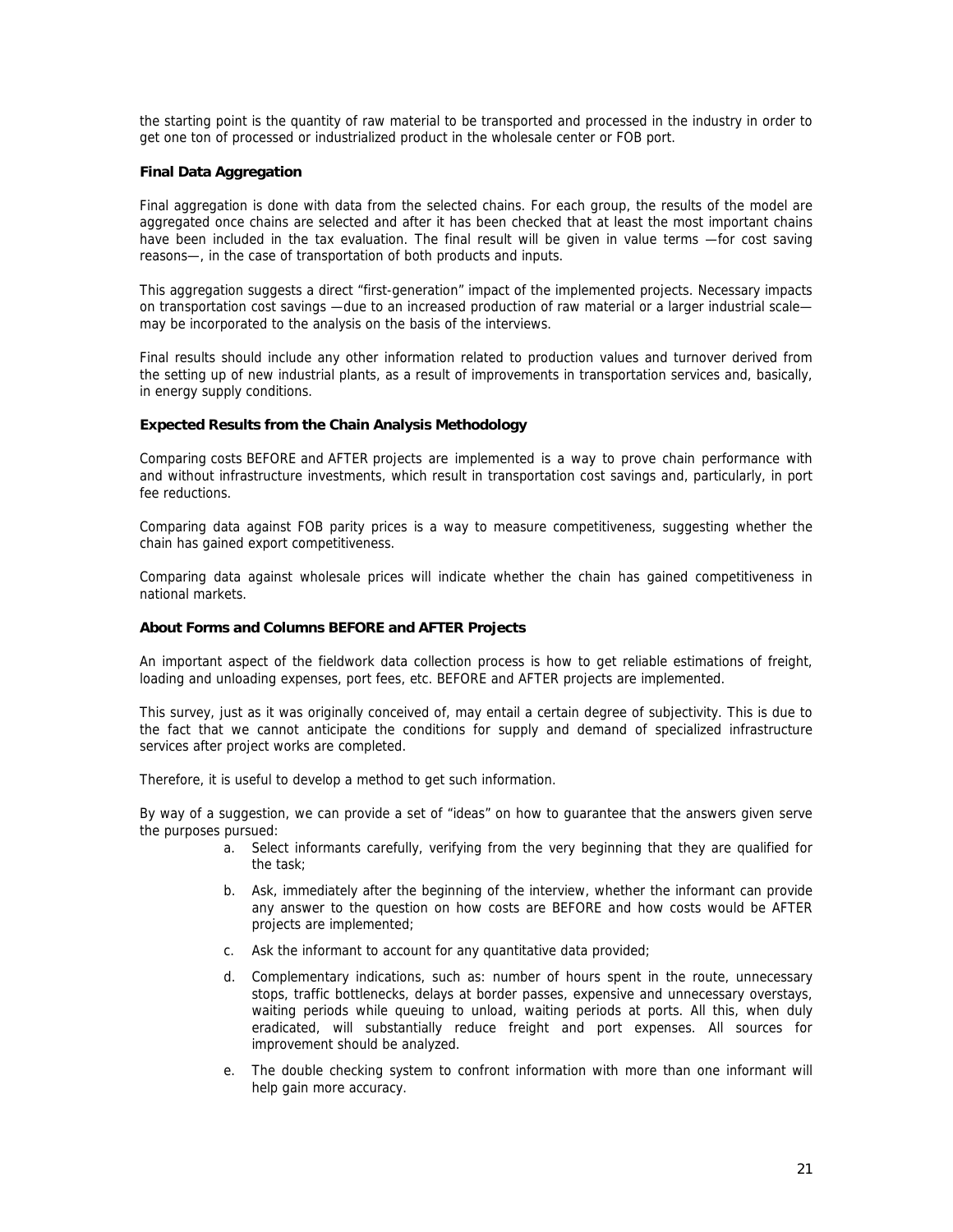# **Decomposition of FOB and CIF Values**

These forms calculate the price parity at the level of the first link in the chain —generally in the raw material production area— based on current prices at ports of shipment. They are also known as "parity prices" or "border prices". Market agents have estimated them for years in order to learn the parity value of products on the basis of prices listed in transparent markets for homogeneous products.

Generally, it is necessary to make corrections for exchange rate commissions or quality depreciations, rewards or penalties at ports, etc. But the market is very well acquainted with these procedures.

| raidd oollipositioli (Frolli productioli arcas to tho port)           | Project implementation |       |  |
|-----------------------------------------------------------------------|------------------------|-------|--|
| Breakdown                                                             | Before                 | After |  |
| Origin of the Product or Raw Material                                 |                        |       |  |
| Producer's Price                                                      |                        |       |  |
| Taxes $(*)$                                                           |                        |       |  |
| Transport (Freight to the storage location)                           |                        |       |  |
| Storage and Cleaning                                                  |                        |       |  |
| <b>Financial Costs</b>                                                |                        |       |  |
| <b>Administrative Expenses</b>                                        |                        |       |  |
| Sales Commission                                                      |                        |       |  |
| <b>Technical Deficiencies</b>                                         |                        |       |  |
| <b>Exchange Rate Commission</b>                                       |                        |       |  |
| Freight from the Production Area to the Port (*)                      |                        |       |  |
| Port Expenses (*)                                                     |                        |       |  |
| Port FOB Value                                                        |                        |       |  |
| Incentives, Stay, Dispatch                                            |                        |       |  |
| FOB Value of the Product at Port of Shipment                          |                        |       |  |
| Equivalent FOB Value of Product from CIF Value at Port of Destination |                        |       |  |
| <b>Improved Competitiveness</b>                                       |                        |       |  |
| <b>Tax Reduction</b>                                                  |                        |       |  |

**FOB Value Composition (From production areas to the port)**

(\*) Note: This cost structure helps to measure and analyze the impact of projects in terms of port fees reduction and of freight cost reduction. Furthermore, it helps to measure the reduction of penalties due to port inefficiency.